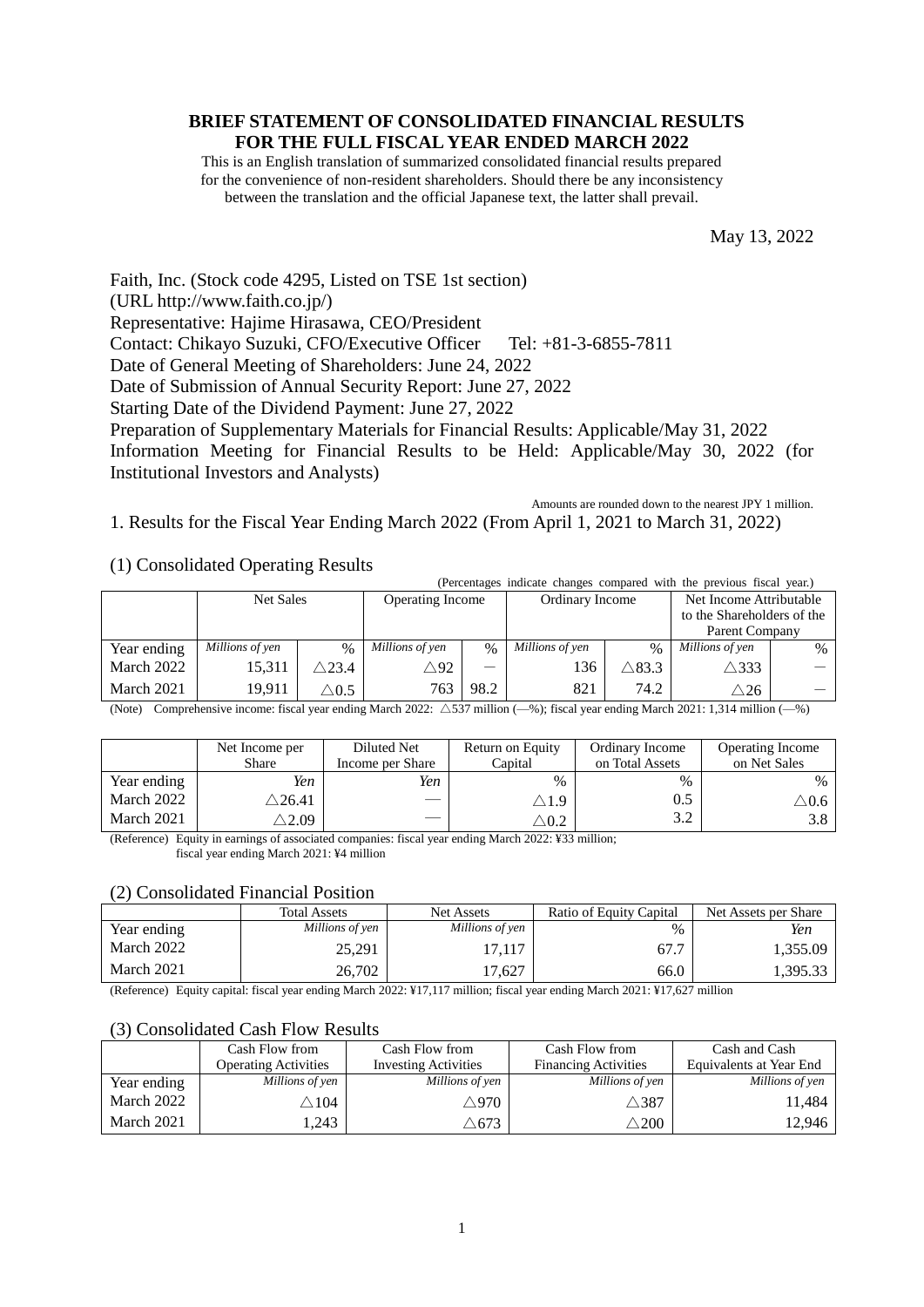# 2. Dividends

|                |                |         | Dividends per Share |          |          | <b>Total Dividend</b> | Payout Ratio   | Dividend on Net |
|----------------|----------------|---------|---------------------|----------|----------|-----------------------|----------------|-----------------|
| (Record dates) | 1 st           | Interim | 3 <sup>rd</sup>     | Year-end | Total    | Payment               | (Consolidated) | Assets          |
|                | <b>Duarter</b> |         | Ouarter             |          | (Annual) | (Annual)              |                | (Consolidated)  |
| Year ending    | Yen            | Yen     | Yen                 | Yen      | Yen      | Millions of yen       | $\%$           | $\frac{0}{0}$   |
| March 2021     |                | 5.00    |                     | 5.00     | 10,00    | 128                   |                | 0.7             |
| March 2022     |                | 5.00    |                     | 5.00     | 10.00    | 128                   |                | 0.7             |
| March 2023     |                | 5.00    |                     | 5.00     | 10.00    |                       | ___            |                 |
| (Forecast)     |                |         |                     |          |          |                       |                |                 |

# 3. Forecast for the Consolidated Results for the Year Ending March 2023 (from April 1, 2022 to March 31, 2023)

(Percentages show changes from the previous year for full-year figures and from the same quarter of the previous year for quarterly figures.)

|           | Net Sales          |      | <b>Operating Income</b>   |                          | Ordinary Income           |               | Net Income<br>Attributable to the<br>Shareholders of the<br>Parent Company |      | Net Income<br>per Share |
|-----------|--------------------|------|---------------------------|--------------------------|---------------------------|---------------|----------------------------------------------------------------------------|------|-------------------------|
|           | Millions of<br>ven | $\%$ | <i>Millions</i><br>of yen | $\%$                     | <i>Millions</i><br>of yen | $\frac{0}{0}$ | <b>Millions</b><br>of yen                                                  | $\%$ | Yen                     |
| Full year | 17,000             | 11.0 | 350                       | $\overline{\phantom{0}}$ | 345                       | 152.0         | 295                                                                        |      | 24.55                   |

※ Notes

- (1) Changes in significant subsidiaries (accompanying changes in scope of consolidation): None Newly added subsidiaries: 0 companies (subsidiary's name: ) Removed subsidiaries: 0 companies (subsidiary's name: )
- (2) Changes in accounting policy, changes in accounting estimates, and restatements
	- (2)-1. Changes accompanying revisions of accounting standards, etc.: Applicable
		- (2)-2. Changes other than the above: None
		- (2)-3. Changes in accounting estimates: None
		- (2)-4. Restatements: None
- (3) Outstanding shares (common shares)
	- (3)-1. Outstanding shares at the end of the fiscal years (including treasury stock): The fiscal year ending March 2022: 13,831,091 shares The fiscal year ending March 2021: 13,831,091 shares
	- (3)-2. Treasury stock at the end of the fiscal year: The fiscal year ending March 2022: 1,198,938 shares The fiscal year ending March 2021: 1,197,855 shares
	- (3)-3. Average number of shares during the accounting period The fiscal year ending March 2022: 12,632,559 shares The fiscal year ending March 2021: 12,629,621 shares

(Note)

The number of shares of treasury stock at the end of the fiscal year includes those shares (257,200 shares for the fiscal year ending March 2022, 257,200 shares for the fiscal year ending March 2021) contributed as trust assets of the performance-linked stock compensation plan. In addition, these shares are included in the shares of treasury stock deducted in calculating the average number of shares during the accounting period (257,200 shares for the fiscal year ending March 2022, 261,483 shares for the fiscal year ending March 2021).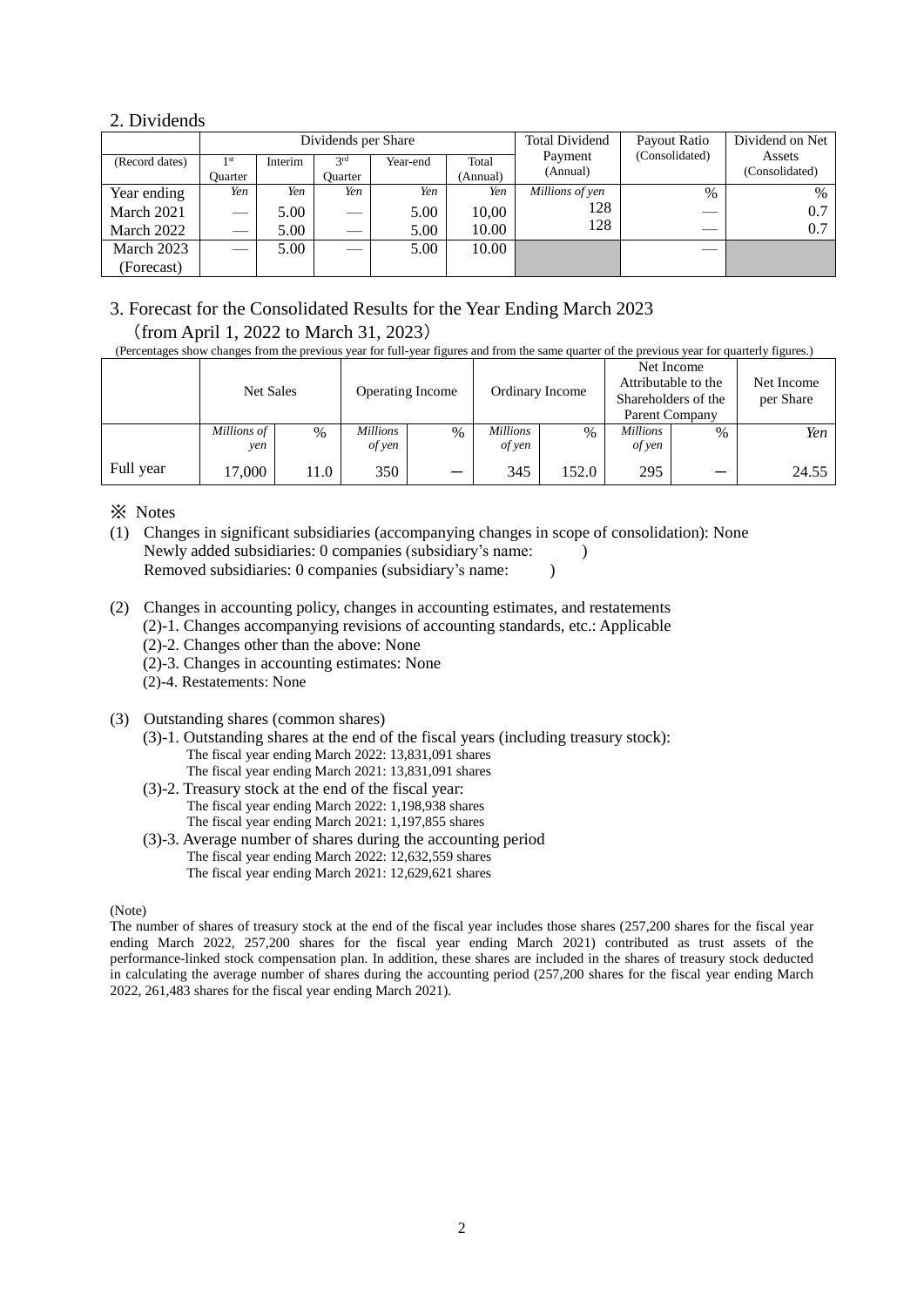# (Reference) Overview of Non-Consolidated Results Results for the Fiscal Year Ending March 2022 (From April 1, 2021 to March 31, 2022)

|             |                 |       |                         |                          |                 |               | (Percentages indicate changes compared with the previous fiscal year.) |               |
|-------------|-----------------|-------|-------------------------|--------------------------|-----------------|---------------|------------------------------------------------------------------------|---------------|
|             | Net Sales       |       | <b>Operating Income</b> |                          | Ordinary Income |               | Net Income                                                             |               |
| Year ending | Millions of yen | $\%$  | Millions of yen         | %                        | Millions of yen | $\frac{0}{0}$ | Millions of yen                                                        | $\frac{0}{0}$ |
| March 2022  | 1.969           | .11.5 | $\triangle$ 513         | $\overline{\phantom{0}}$ | $\triangle 421$ |               | $\triangle 436$                                                        |               |
| March 2021  | 2,227           | 3.4   | $^{\tiny\triangle}380$  |                          | .230            | -             | $\triangle 566$ '                                                      |               |

# (1) Non-Consolidated Operating Results

|             | Net Income per Share         | Diluted Net Income per Share |
|-------------|------------------------------|------------------------------|
| Year ending | Yen                          | Yen                          |
| March 2022  | $\triangle$ 34.55 $^{\circ}$ |                              |
| March 2021  | $\triangle$ 44.82            |                              |

# (2) Non-Consolidated Financial Position

|             | <b>Total Assets</b> | <b>Net Assets</b> | Ratio of Equity Capital | Net Assets per Share |
|-------------|---------------------|-------------------|-------------------------|----------------------|
| Year ending | Millions of yen     | Millions of yen   | $\frac{0}{0}$           | Yen                  |
| March 2022  | 18.946              | 15.992            | 84.4                    | 1,266.02             |
| March 2021  | 19,809              | 16.737            | 84.5                    | 1.324.90             |

(Reference) Equity capital: fiscal year ending March 2022: 15,992 million; fiscal year ending March 2021: ¥16,737 million

\* This financial results report is exempt from quarterly review procedures.

\* Statement regarding the proper use of financial forecasts and other special remarks

(Notice regarding statements concerning the future)

Statements concerning the future, such as performance forecasts, etc., described in the present material are based on information currently available to the Company and on certain assumptions judged as reasonable by the Company. The Company's actual performance may differ substantially from these forecasts as a result of various factors beyond the Company's control. For details of cautions, etc., employed in making performance forecasts and the assumptions underlying performance forecasts, please refer to "1. Overview of Operating Results, etc., (4) Future Outlook" on page 5 of the accompanying material.

(To obtain supplemental documents relating to financial results)

Supplemental Materials for Financial Results are posted on the company website on May 31, 2022.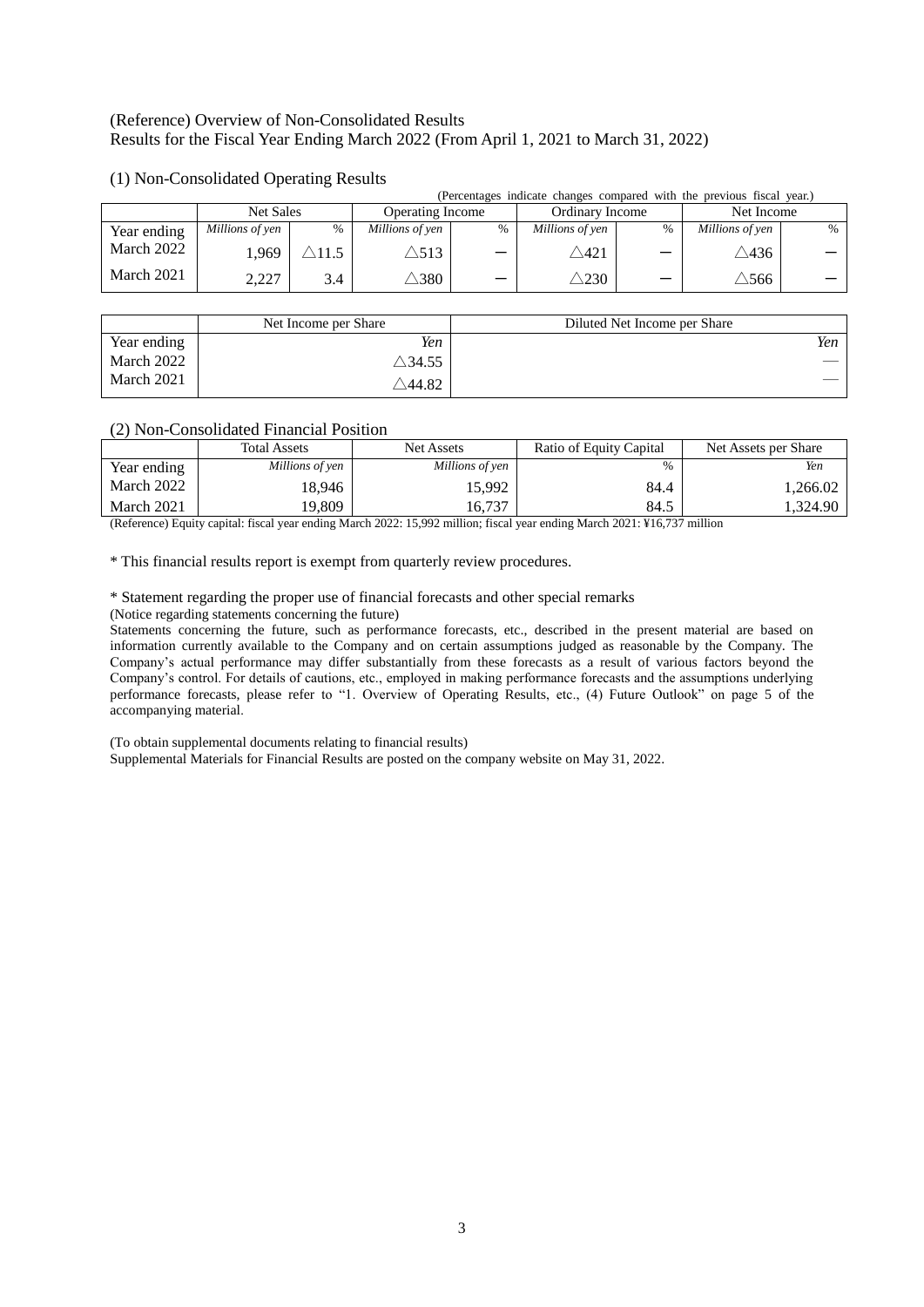# Accompanying Material Contents

| (5) Basic Policy on Profit Allocation and Current Term/Next Term Dividend Distribution 6    |  |
|---------------------------------------------------------------------------------------------|--|
|                                                                                             |  |
|                                                                                             |  |
|                                                                                             |  |
|                                                                                             |  |
| (2) Consolidated Statement of Income and Consolidated Statement of Comprehensive Income  12 |  |
|                                                                                             |  |
|                                                                                             |  |
|                                                                                             |  |
|                                                                                             |  |
|                                                                                             |  |
|                                                                                             |  |
|                                                                                             |  |
|                                                                                             |  |
|                                                                                             |  |
|                                                                                             |  |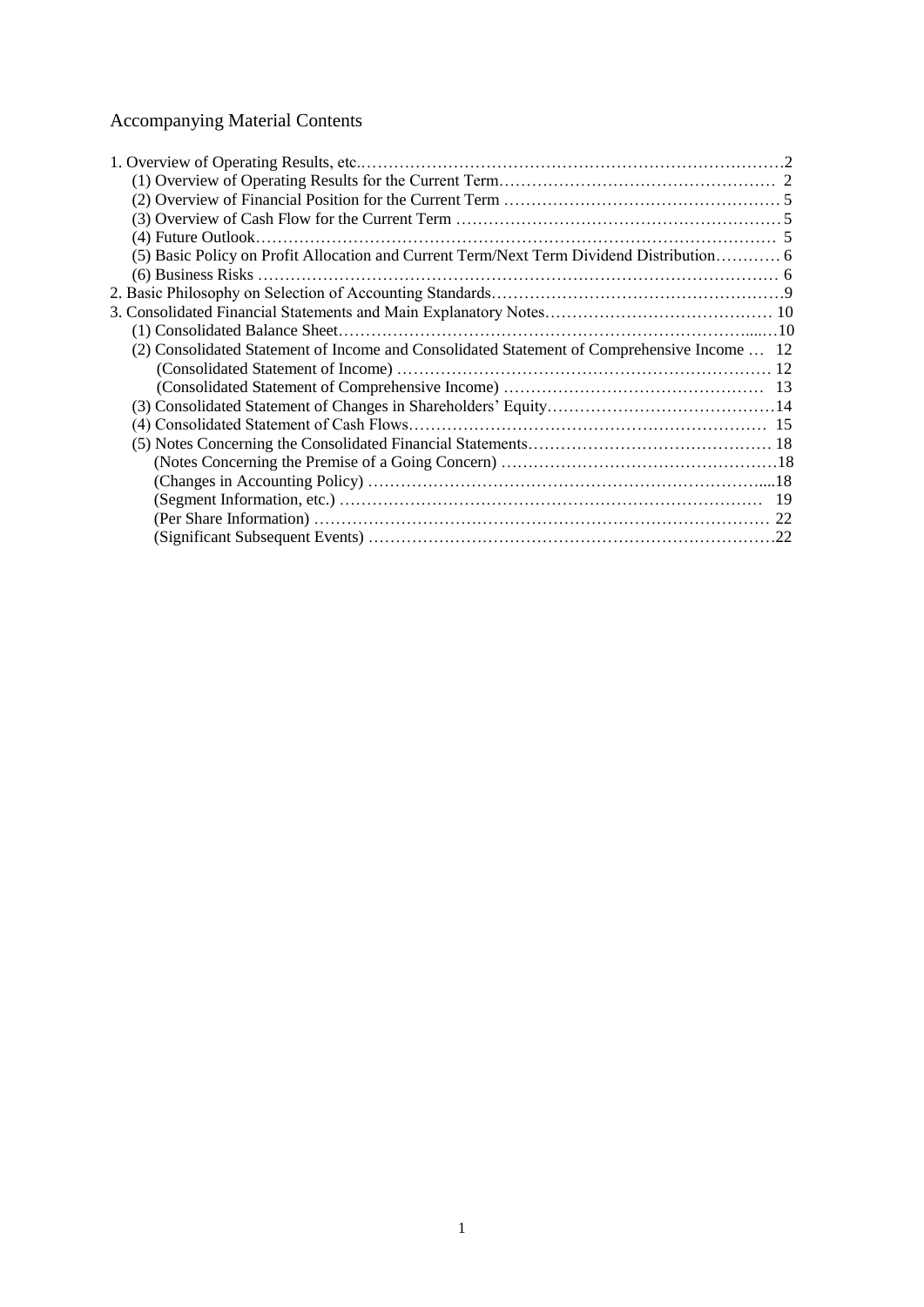# 1. Overview of Operating Results, etc

#### (1) Overview of Operating Results for the Current Term

In the Japanese information and communications field in 2020, the Internet penetration rate remained high at 83.4%, while the percentage of households owning one or more smartphones increased to 86.8%, greatly exceeding the 70.1% of households owning one or more personal computers <sup>(\*1)</sup>. In addition, while the movement away from television has continued since the year 2000, mainly centered on the young, advertising expenses for the Internet in Japan increased by 21.4% in 2021 from the previous year to ¥2,705.2 billion, exceeding the combined advertising expenses for the four largest mass media sectors (newspapers, magazines, radio, and television) of  $\frac{1}{2}2.453.8$  billion for the first time  $^{(*)2}$ . This trend is also evident worldwide, where global spending on digital advertising reached approximately ¥40 trillion (US\$355.7 billion) in 2021, an increase of 29.1% from the previous year, with spending on digital advertising exceeding 50% of total spending on advertising for the first time <sup>(\*3)</sup>.

\*1. Source: Ministry of Internal Affairs and Communications, *2020 Telecommunications Usage Trend Survey Results* \*2. Source: Dentsu Inc., *2021 Advertising Expenditures in Japan*

\*3. Source: Dentsu Group Inc., *Global Ad Spend Forecasts (2021-2024)*

In the entertainment market in 2021, sales in the global music market centered on streaming services grew by 18.5% year over year to approximately ¥3,367 billion (US\$25.9 billion), marking its seventh consecutive year of growth and recording its highest sales total since the beginning of this century (\*4) . In Japan, the production value of music software including music videos was almost unchanged from the previous year at ¥193.6 billion, and while sales of packaged products continued to decline, paid music distribution sales increased by 14% to ¥89.5 billion. In the paid music distribution sales category, subscription audio streaming increased by 26% year over year to ¥74.4 billion, accounting for 83% of total paid music distribution sales (\*5) .

However, the impact of the novel coronavirus infection forced the postponement or cancellation of major events and live concerts, causing the live entertainment market in 2020 to shrink by 82.4% from the previous year to 110.6 billion yen  $(*6)$ . Meanwhile, new ways of enjoying live entertainment are taking root, with many artists offering "hybrid performances" in which a limited audience is allowed into the venue and the performance is also distributed online. With live performances in front of various audience sizes being streamed, the scale of the pay-per-view online live performance market in 2020 is estimated to have reached ¥44.8 billion <sup>(\*7)</sup>. In 2021, music events at real venues began to resume in accordance with the infection prevention guidelines based on the Japanese government's basic response policy, and the total number of live performances held between January and June of that year was 216.2% higher than for the same period of 2020 and 64.0% higher than for the same period of 2019 (\*8) .

\*6. Source: PIA Research Institute, *Japanese Live Entertainment Market Size Preliminary Report* (published May 13, 2021)

Founded in 1992, Faith was the first company in the world to commercialize ringtones, and has steadily grown centered on the music distribution business and in step with the spread of mobile phones. However, the spread of smartphones in today's music market has been accompanied by the diversification of media such as streaming, user upload content (UUC) that allows general users to easily transmit information to society, and social media, with the result that all kinds of activities in the music industry are changing, including content distribution methods, consumption styles and content production methods.

In this environment, the Faith Group is continuing to utilize the results of the efforts it has been pouring into digital content distribution ever since its establishment, and is forging ahead with its Multi-Content and Multi-Device Strategy of creating environments in which people can enjoy a wide diversity of contents whenever and wherever they choose. We are also strengthening the development of new services in response to the changing market environment, which includes platforms that collect and organize the information flooding the Internet and provide this to users after increasing its added value.

In June 2020, Faith released Thumva, a new live streaming platform, as an Internet viewing service that provides a novel kind of live experience. In addition to group viewing and comment posting, it also includes a gifting function for artists, allowing users to share a sense of excitement and unity as if they

<sup>\*4.</sup> Source: IFPI, *Global Music Report 2022*

<sup>\*5.</sup> Source: Recording Industry Association of Japan (RIAJ), *The Recording Industry in Japan 2022*

<sup>\*7.</sup> Source: PIA Research Institute, *Japanese Online Live Entertainment Market Survey*

<sup>\*8.</sup> Source: All Japan Concert and Live Entertainment Promoters Conference (A.C.P.C.), *Basic Survey, 2021, 1st Half*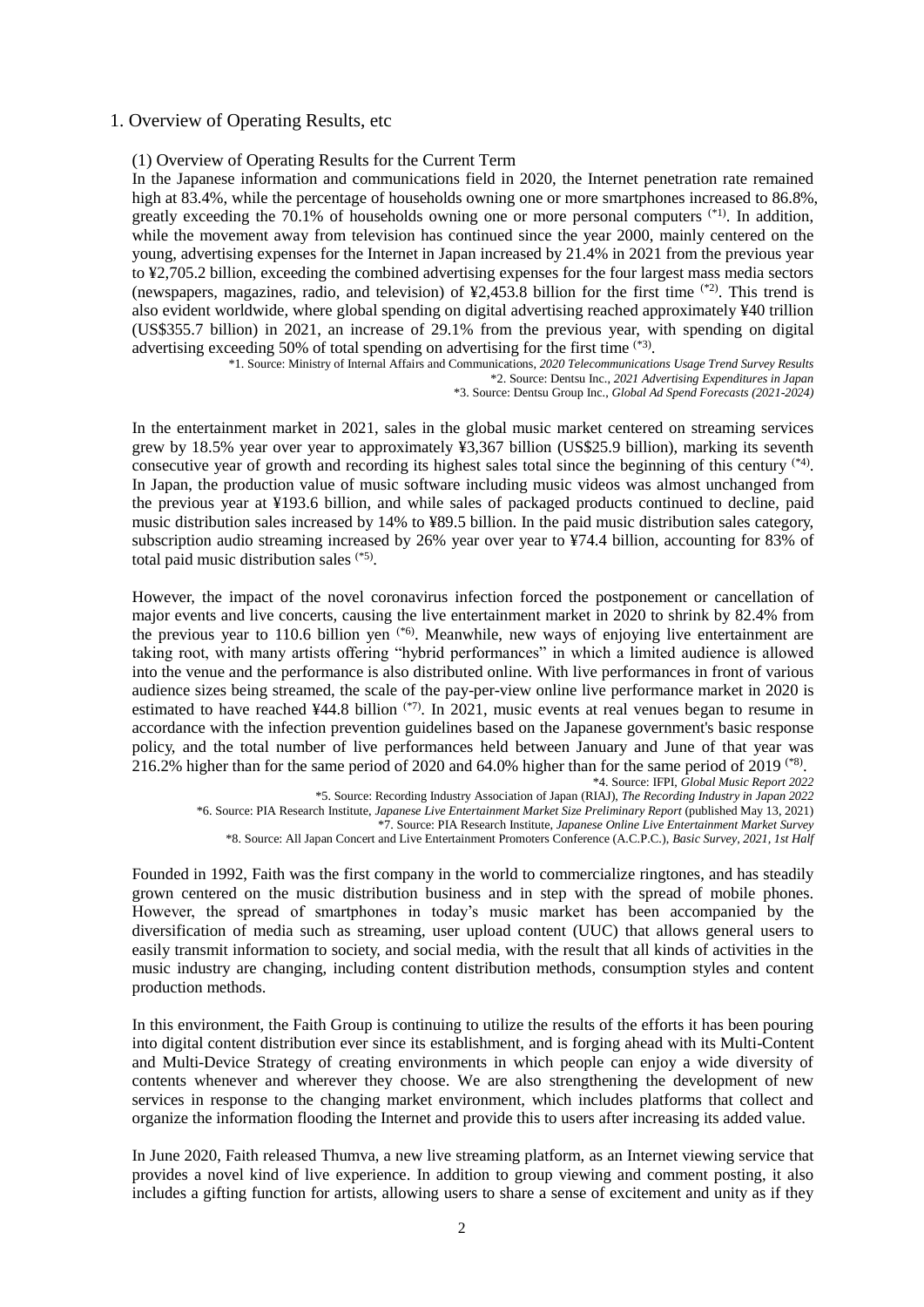were attending a live performance without actually being at the venue. A diverse lineup of live performances by numerous artists and online experiential attractions have already been made available on Thumva, and we are planning to continue live streaming with an even broader variety of lineups in future. Since the launch of the service, about 340 performances have been distributed and the number of registered members has grown to over 170,000 (as of March 2022).

Utilizing the resources of Thumva, we launched Thumva BIZ in July 2021 as a new online service for stores that allows customers who wish to make inquiries or consult online to begin business negotiations with a single click. We are proposing an online store-style service that meets the needs of the digital transformation era, and companies in various industries have already introduced this service. In September 2021, we entered into a business partnership with Nippon Travel Agency, Inc., with a view to marketing our services. Through that company's nationwide sales network, we are planning to provide Thumva BIZ and a number of other Faith Group services in future. Moreover, in February 2022, we began providing the service to HIS, thereby revamping that company's online consultation service. Thumva BIZ will continue to expand its sales channels as a new DX service for stores in a variety of fields, particularly in face-to-face customer service industries.

One of Tokyo's largest music lounges, the Faith-operated PLUSTOKYO, is continuing to operate while taking necessary measures in accordance with the Tokyo Metropolitan Government's guidelines for preventing the spread of COVID-19, including the declaration of a state of emergency with regard to COVID-19 infections, priority measures to help limit the further spread of the disease, and measures to prevent its reemergence. As a new initiative, we have organized limited-time menus and exhibition projects in collaboration with artists and creators of anime works. In addition, from April 2022, the 12F main floor and the rooftop floor resumed operations in tandem, offering a fusion of art, food, and entertainment elements centered on music. We will continue to place the highest priority on preventing the spread of infections and ensuring safety, and we will continue to operate PLUSTOKYOKO carefully in accordance with administrative policies and action plans.

In the Label Business, we welcomed Mr. Tatsumi Yoda (President and CEO of GAGA Corporation, Chairman of T.Y. Limited), who has been making innovative and significant contributions to the music and film industries for many years, as our Chief Advisor for Label Management from December 2021. Mr. Yoda will continue to serve as Chief Advisor to the Board of Directors of Dreamusic Inc., which became a wholly owned subsidiary of the Faith Group on September 30, 2021, and he will also contribute to the further strengthening of the Label Business.

The Faith Group has established a regular teleworking system. In addition, we have consolidated our main office functions, which were previously dispersed throughout the company, into the Minami Aoyama Office, which has been completely renovated. In anticipation of changes in behavioral patterns and the establishment of new values, we are committed to realizing diverse and efficient new ways of working based on the concept of "activity-based working" (\*9). In the future, we will continue to promote our business activities with the aim of improving management efficiency and profitability. \*9. A way of working that allows individuals to choose their workspace and style according to their work contents.

Regarding the Faith Group's business performance for the fiscal year ended March 2022, as a result of year over year decreases in merchandise sales in the Point Service Business and in sales in the Label Business, the Group reported a 23.4% decrease in net sales to ¥15,311 million, an operating loss of ¥92 million (compared with an operating income of ¥763 million yen for the previous fiscal year), and an 83.3% decrease in ordinary income to ¥136 million. As a result, the Group posted a net loss attributable to owners of the parent company of ¥333 million (compared to a net loss attributable to shareholders of the parent company of ¥26 million for the fiscal previous year).

The Faith Group has applied the Accounting Standard for Revenue Recognition (ASBJ Statement No. 29, March 31, 2020) and other related standards from the beginning of the fiscal year ended March 2022. In accordance with this change, compared with the previous accounting method, during the current fiscal year net sales decreased by ¥3,409 million, operating losses decreased by ¥3 million, ordinary income increased by ¥3 million, and income before income taxes and minority interests increased by ¥3 million. For details, please refer to "3. Consolidated Financial Statements and Important Explanatory Notes, (5) Notes Concerning the Consolidated Financial Statements (Changes in Accounting Policy)" on page 18.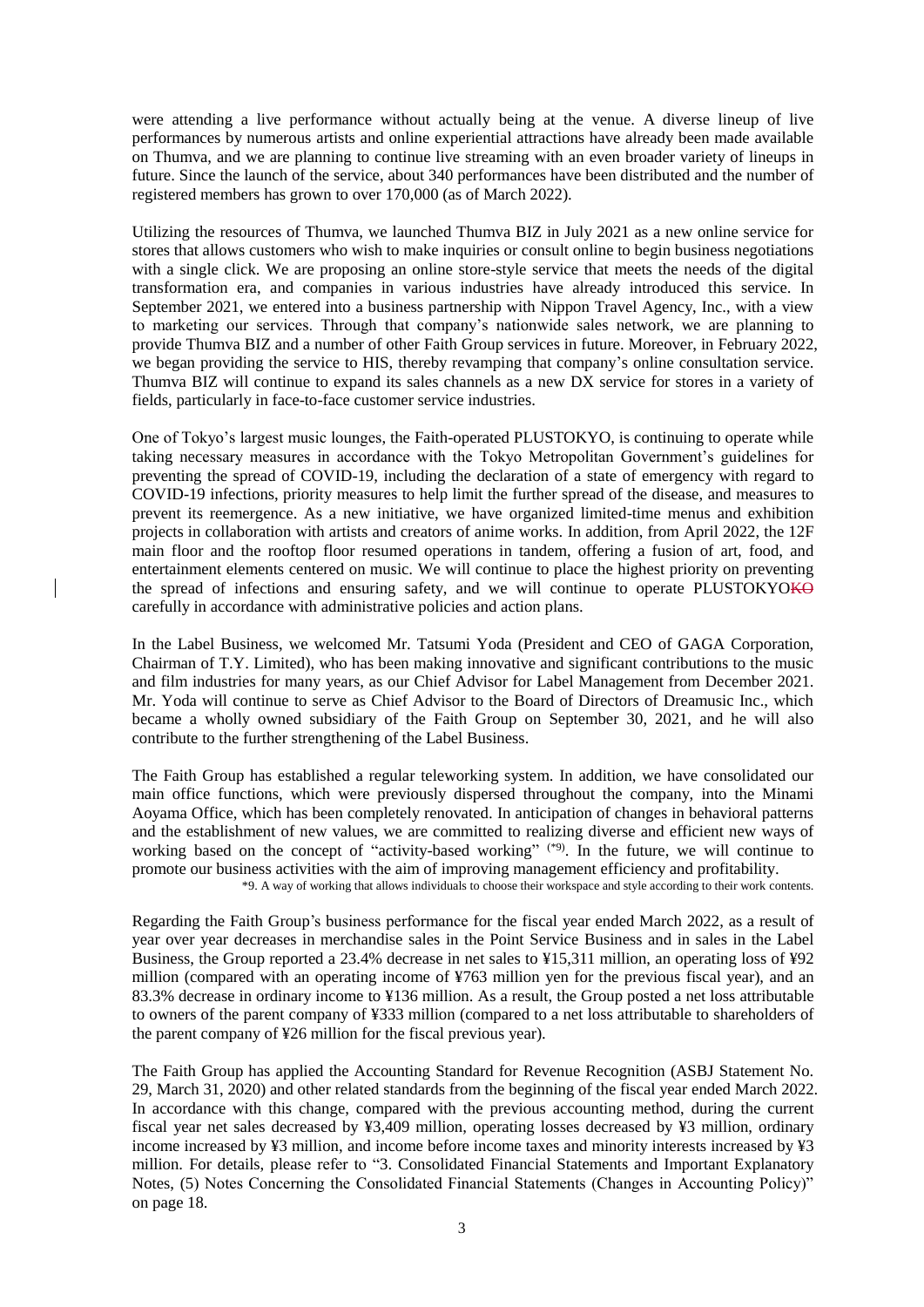Information on each business segment is as follows.

#### *Content Business*

In the Content Business, as sales in the existing distribution business continue to decline, the Faith Group will redouble its efforts to invest in new growth areas, including new product development and the interlinking and platforming of various services to capture diversified profit-earning opportunities.

We are actively developing sales activities for FaRao PRO, focusing not only on providing BGM for commercial use, but also on expanding the functions necessary for store operation, such as solutions for store branding and announcement functions. In the future, our objective will continue to be the creation and revitalization of new BGM markets.

In Fans', our platform of services for artists based on the D2C  $(10)$  business model, which is expected to expand further in future, we are enhancing the functions essential to artists' musical activities such as official website construction, music and video distribution, sales of artists' goods, and fan club operation. We have introduced a system that allows fans to contribute to the creation of a community by spreading the information creators send out by strengthening ties via SNS. In addition, by offering a service that allows more artists to freely disseminate their work and information, we are aiming to acquire and expand the number of users and improve the quality of the service by pursuing enhanced convenience. \*10. Abbreviation of "Direct to Consumer"

—a business model for delivering services and products planned and manufactured by Faith directly to users

Regarding the performance of this segment for the fiscal year ended March 2022, due to a decrease in sales of carrier official website services and self-restraint of store operations in accordance with government recommended measures against the spread of COVID-19, the Content Business recorded net sales of ¥2,255 million (a decrease of 23.0% year over year), and an operating loss of ¥641 million (compared with an operating loss of ¥599 million for the previous fiscal year).

The Accounting Standard for Revenue Recognition (ASBJ Statement No. 29, March 31, 2020) and other relevant standards have been applied from the beginning of the fiscal year ended March 2022. In accordance with this change, compared with the previous accounting method, net sales in this segment decreased by ¥554 million. However, the application of the accounting standard had no impact on the operating loss.

## *Point Service Business*

In the Point Service Business, in addition to providing point issue services to retail stores, we offer total support for point issue data acquisition, analysis and sales promotion utilization as a series of cycles from planning to operation, and we provide outsourcing services that maximize retail sales promotion efficiency.

Regarding the performance of this segment, due to a decrease in sales of goods and issuance of points at existing member stores, net sales decreased by 83.4% year over year to ¥579 million and operating income decreased by 56.2% year over year to ¥141 million.

The Accounting Standard for Revenue Recognition (ASBJ Statement No. 29, March 31, 2020) and other relevant standards have been applied from the beginning of the fiscal year ended March 2022. In accordance with this change, compared with the previous accounting method, net sales in this segment decreased by ¥1,867 million. However, the application of the accounting standard had no impact on operating income.

## *Label Business*

In the Label Business, under the severe environment facing the music and video-related industry in line with changes the music market, we are strengthening new businesses with an eye on the future in order to overcome the present situation in which this segment remains dependent on sales of package products.

Regarding the performance of this segment, mainly due mainly to lower sales of animation titles and lower royalties from the use of high-profit-margin sound sources by Nippon Columbia Co., Ltd., net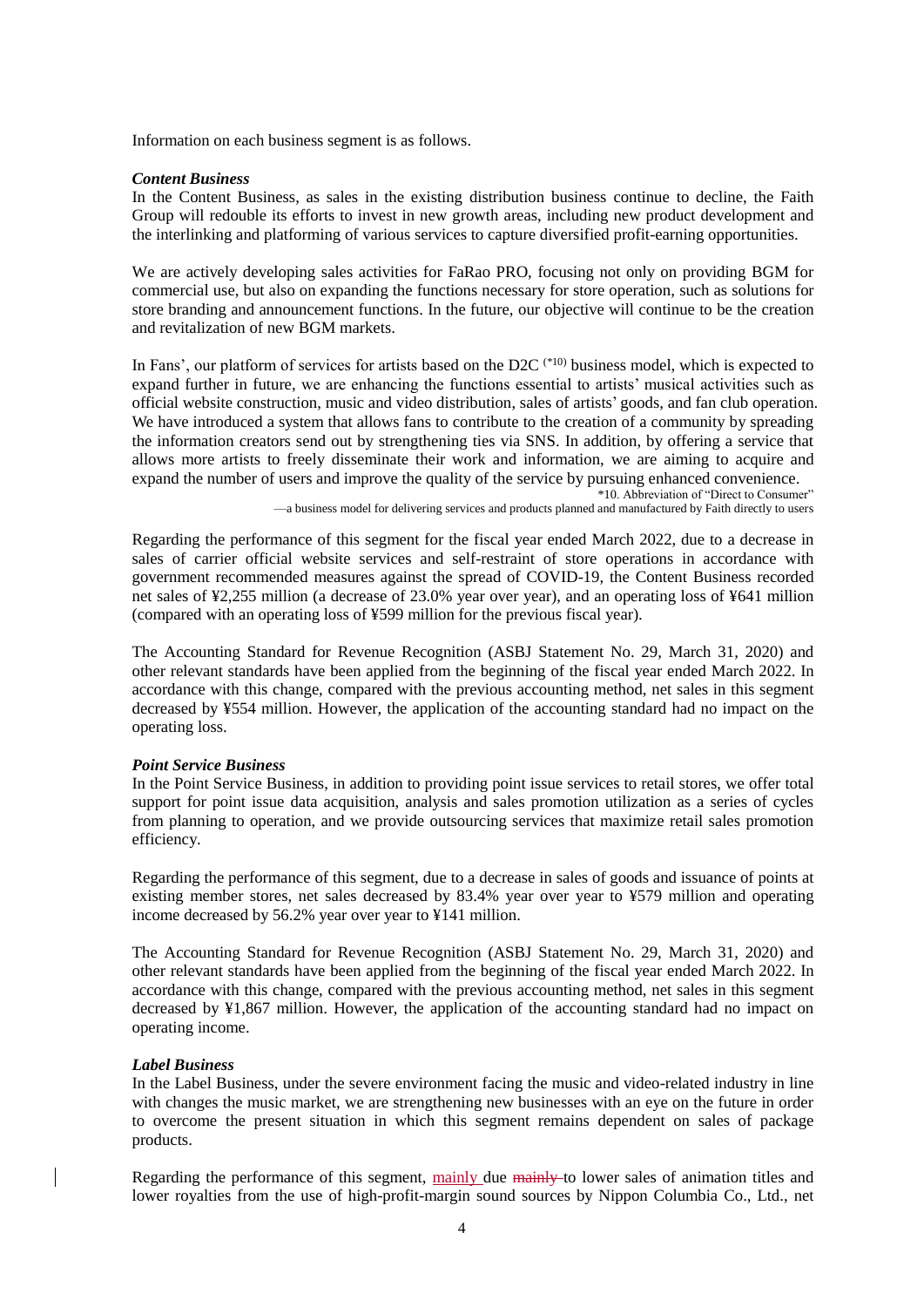sales decreased by 8.1% year over year to ¥12,476 million, and operating income decreased by 60.7% year over year to ¥407 million.

The Accounting Standard for Revenue Recognition (ASBJ Statement No. 29, March 31, 2020) and other relevant standards have been applied from the beginning of the fiscal year ended March 2022. In accordance with this change, compared with the previous accounting method, net sales in this segment decreased by ¥987 million and operating income increased by ¥3 million.

\*Product and service names appearing in this document are trademarks or registered trademarks of Faith, Inc. either in Japan or in other countries.

## (2) Overview of Financial Position for the Current Term

Total assets as of the end of the consolidated fiscal year ended March 31, 2022 decreased by ¥1,410 million from the end of the previous fiscal year to ¥25,291 million, a year-on-year decrease of 5.3%. This result was mainly attributable to decreases in cash and deposits and investment and other assets.

Total liabilities decreased by ¥900 million compared with the end of the previous fiscal year to ¥8,174 million, a year-on-year decrease of 9.9%. This result was mainly attributable to decreases in asset retirement obligations and deferred tax liabilities.

Net assets decreased by ¥509 million compared with the end of the previous fiscal year to ¥17,117 million, a year-on-year decrease of 2.9%. This result was mainly attributable to outgoings for the payment of dividends and to a net loss attributable to shareholders of the parent company. The equity ratio became 67.7%.

## (3) Overview of Cash Flow for the Current Term

Cash and cash equivalents at the end of the consolidated fiscal year ended March 31, 2022 decreased by ¥1,462 million to ¥11,484 million, a decrease of 11.3% compared with the end of the previous fiscal year.

Details of cash flow during the fiscal year under review and its main contributory factors were as follows:

#### (Cash flow from operating activities)

Cash flow from operating activities amounted to an outflow of ¥104 million (compared with an inflow of ¥1,243 million for the previous fiscal year), attributable mainly to an income before income taxes and minority interests of ¥8 million, expenditure of ¥198 million in respect of depreciation and amortization, expenditure of ¥124 million in respect of amortization of goodwill, and expenditure of ¥620 million in respect of income taxes paid income taxes paid, etc.

### (Cash flow from investing activities)

Cash flow from investing activities amounted to an outflow of ¥970 million (compared with an outflow of ¥673 million for the previous fiscal year), attributable mainly to expenditure of ¥637 million in respect of the acquisition of tangible fixed assets, expenditure of ¥154 million in respect of the acquisition of software, and expenditure of ¥157 million for the acquisition of shares of affiliates, etc.

### (Cash flow from financing activities)

Cash flow from financing activities amounted to an outflow of ¥387 million (compared with an outflow of ¥200 million for the previous fiscal year), due mainly to expenditure of ¥258 million in respect of repayment of long-term loans and expenditure of ¥128 million in respect of dividend payments, etc.

### (4) Future Outlook

The Faith Group's business performance forecasts for next consolidated fiscal year (FY 2022; ending March 31, 2023) are for net sales of ¥17,000 million, operating income of ¥350 million, ordinary income of ¥345 million, and net income attributable to the shareholders of the parent company of ¥295 million.

The Faith Group is anticipating changes in behavioral patterns fostered by the prolongation of the COVID-19 pandemic and the establishment of new values after the pandemic ends. In addition, we will secure funds with a view to swiftly make strategic and flexible investments in the entertainment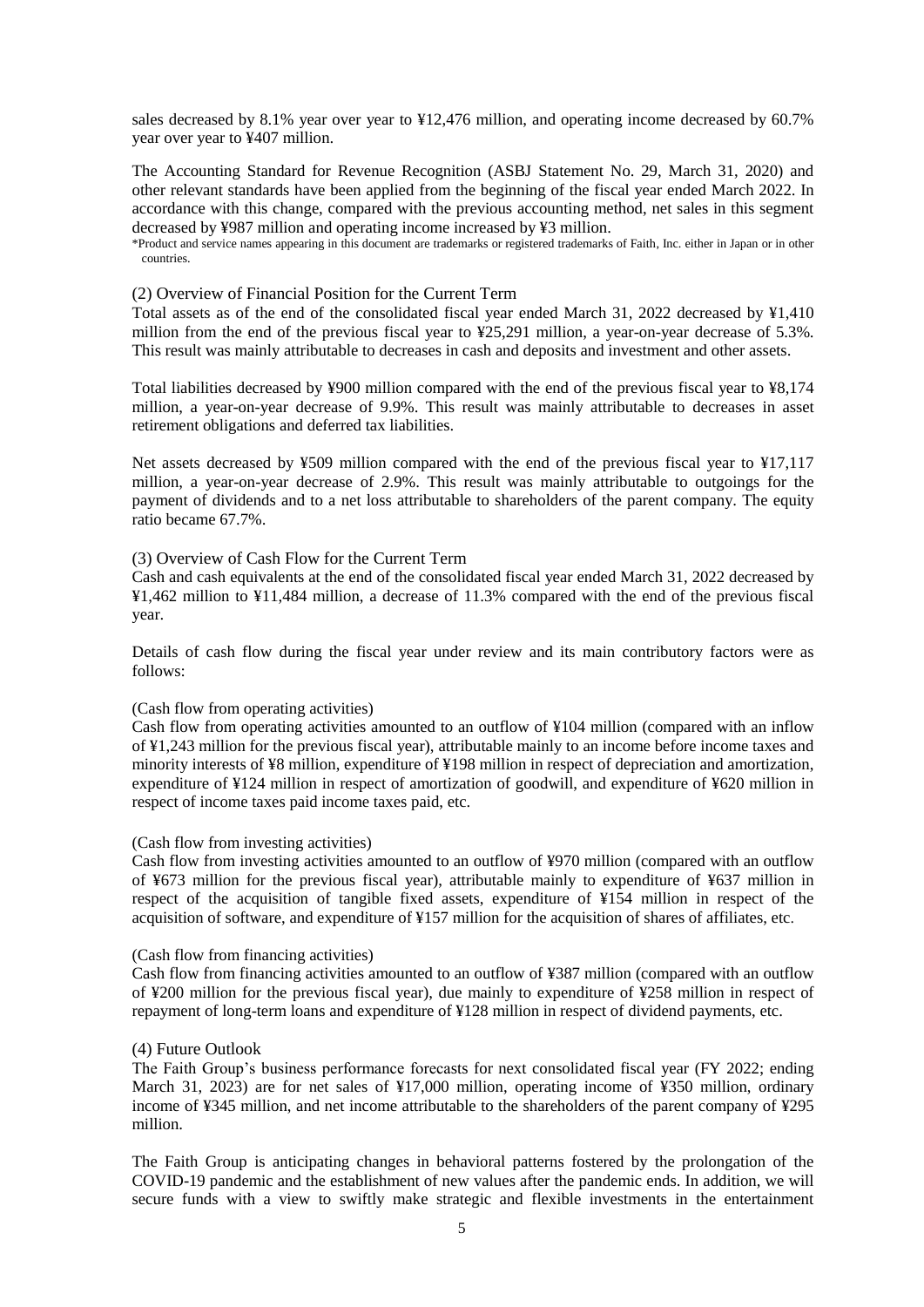industry and respond quickly and flexibly to changes in the business environment.

## (5) Basic Policy on Profit Allocation and Current Term/Next Term Dividend Distribution

Faith Inc. will continue its policy of giving priority to securing the funds necessary for strengthening its business structure and making aggressive business investments. At the same time, it also recognizes the return of profits to shareholders to be an important management task. For this reason, the Company will consider the payment of dividends, taking into account its operating results and financial position while keeping in mind the above-described situation.

As initially announced, the Company is planning to pay a dividend of ¥10 per share for the current fiscal year (including an interim dividend of ¥5 that has already been paid), based on the decision of the Board of Directors to continue to make flexible payments to shareholders regardless of the timing of the annual general meeting of shareholders. For the next fiscal year, based on its fundamental policy of paying continuous stable dividends, the Company is planning to pay a dividend of ¥10 per share (including an interim dividend of ¥5).

(6) Business Risks

## 1) Risks related to business content

#### *Content Business*

### (a) Business environment

The Faith Group develops new markets by creating services that users want to use based on original business solution proposals and develops content services and wide-ranging enterprise support services through tie-ups with leading companies in various fields such as content providers. Competition is intense in the content business that the Group and its collaborating content providers are striving to develop, and it is possible that the number of new entrants in this business will continue to increase in future. If unit prices of content decrease due to price competition, etc., if the content services of the Group and its collaborating content providers fail to meet the needs of users, or if the number of users decreases, then there is a possibility that sales will not expand.

In some cases, the Group may provide server construction and operation services in order to meet the needs of content provider customers. In so doing, the Group makes every effort to prevent operational management failures, and even in the unlikely event of such a failure occurring, we take emergency measures and have a system in place that allows us to restore operation quickly by remote control. However, in the case that unavoidable failures occur due to natural disasters, etc., which make it difficult to provide services for an extended period, this may adversely affect the Group's performance.

#### (b) Quality control

The Faith Group makes every effort to ensure quality control by operating a thorough system supported by technological development. However, even after the customer company's acceptance inspection, if deficiencies, discrepancies or defects are found in the Group's technology, in the case that a user suffers a loss as a consequence of using a product or service that employs the Group's technology, this may adversely affect the Group's current or future business performance.

#### (c) Legal regulations

Increasing damage caused by illegal acquisition and modification of data on the Internet and by leakage of personal information has led to the development of legal regulations in Japan as elsewhere. The Faith Group's operations are related to the business of distributing content via the Internet, so in the case that laws and regulations or voluntary restraints between businesses are established in this field, or if the application of laws and regulations becomes clear, there is a possibility that the Group's business development will be restricted and that costs may be incurred with regard to the implementation of countermeasures.

### *Point Service Business*

The Faith Group sells points to participating point member stores, and in order to prepare for the cost burden of using points, with regard to the balance of unexchanged points among issued points, the required amount that is expected to be used in future is estimated and recorded as a provision based on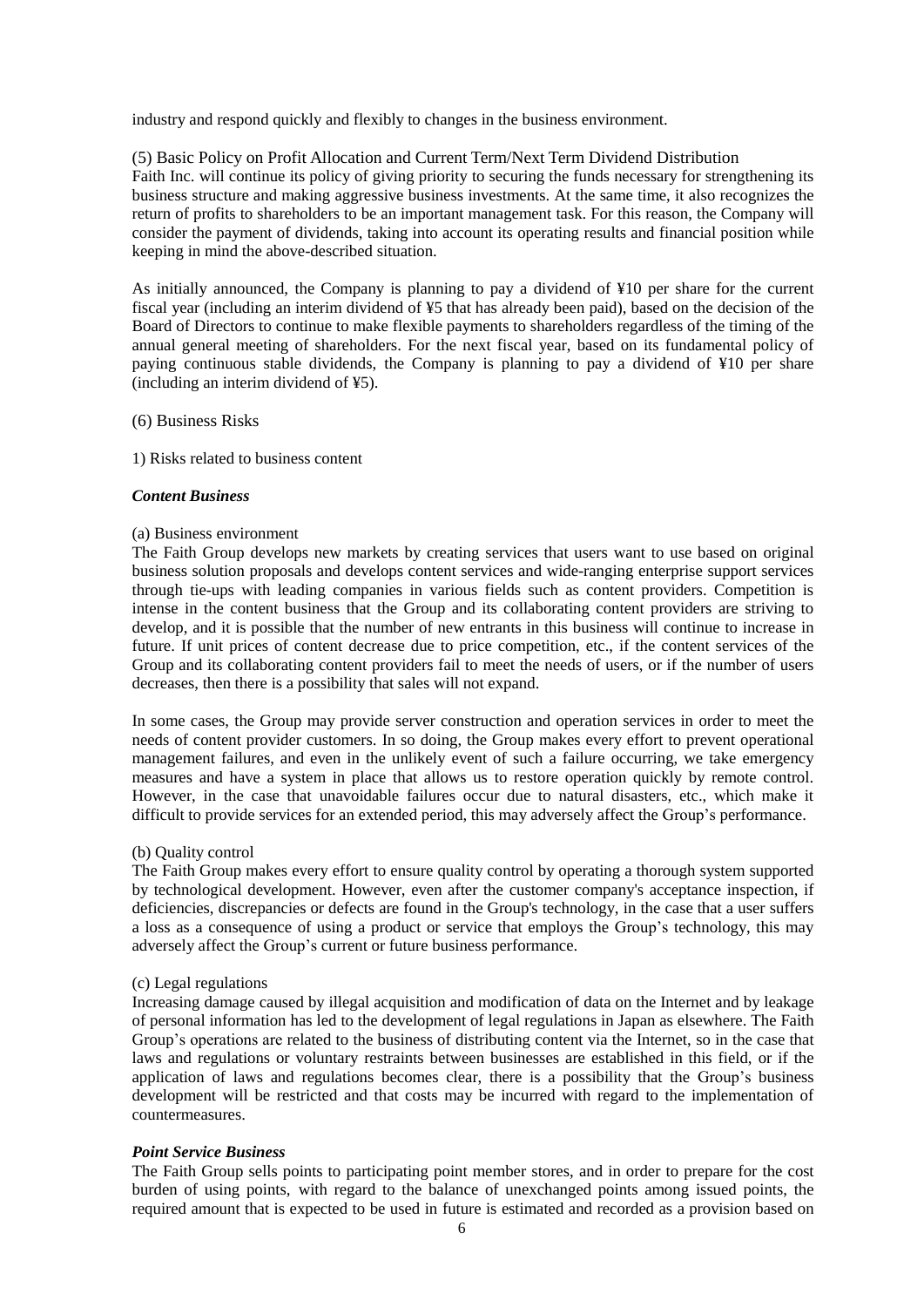the past point collection rate. However, if points are exchanged in excess of the estimated amount, this may adversely affect the Group's business performance.

## *Label Business*

## (a) Economic situation and market environment

The Faith Group's main businesses, including the sale and distribution of music and video titles such as CDs and DVDs, and the Sales/Digital Distribution Business, are affected by the economic conditions in the regions and countries where these products are sold. Many of the Group's products are not necessarily indispensable for consumers, and their sales are strongly influenced by market trends, consumer preferences and consumption behavior. For this reason, if the demand for the products of music and video-related industry in general declines due to a recession or reduced consumer spending, the Group's business performance and financial condition may be adversely affected. An increase in illegal copying and downloading is considered to be one of the factors causing the current decline in sales of music and video-related titles and the contraction in the overall scale of the music and video-related industry. Competition in the music and video-related industry is intensifying in this shrinking market, and this has a significant effect on the Group's sales and profitability. Digital music distribution has become popular in recent years, and the Group is focusing its efforts on this field as well. However, the expansion of this market may have a negative impact on sales of the Group's conventional products such as music CDs. Due to the recent revision of the Japanese Copyright Act, downloading of illegal copies is now prohibited, and consequently it is expected that the number of illegal downloads will decrease, but illegal downloads from illegal distribution sites still appear to be at a high level, which is likely to adversely affect the Group's sales. Moreover, in the music market, price competition is intensifying, as can be seen in the release of low-priced CDs, which may adversely affect the Group's business performance and financial condition.

## (b) Music works and artists

Most of the revenue generated by the Faith Group's business depends on the creation of hits by popular artists, and the stability and growth of the Group's management derives from the creation of artists and music works that are expected to become hits. The Group will continue to discover and develop new artists who will be accepted by consumers, but since the creation of hit titles involves complex and uncertain factors such as consumer preferences and trends, lack of success at producing hits may adversely affect the Group's business performance and financial condition.

### (c) Performance plan

The Faith Group's sales and profitability rest on a low proportion of fixed and continuous income, and are strongly influenced by the sales situation of individual music titles. Since the sales situation changes due to a number of factors such as the trends of the times and consumer preferences, sales may fall below the forecast levels predicted from past results so that the targets specified in the initial performance plan may not be achieved. In addition, the production of music CDs and other products may be postponed or canceled due to factors involving artists, production, and manufacturing and sales outsourcing, which may cause the Group's performance to fall below the level specified in the initial performance plan. For this reason, it is difficult to predict business performance elements such as sales forecasts, and a decline in profit for a specific quarter may change the business performance plan and affect the business performance. In the manufacturing and sales contract business, depending on the circumstances of individual business partners, the subcontractor may be changed from the Group to another subcontractor, which may be a factor in driving the Group's actual business performance below level specified in the initial performance plan.

## (d) Retail price maintenance system and return prevention measures

Under the Antimonopoly Act, copyrighted works such as music CDs, newspapers, books, etc. may be legally resold under a resale price maintenance system (resale system). Although there is no guarantee that the system will last forever, the Japan Fair Trade Commission has announced it's view that it is reasonable to leave the system in place for the foreseeable future. Moreover, in recent years, the copyright law has been revised to protect the interests of copyright holders of music CDs produced locally under license agreements for the purpose of selling them in Asia at low cost. A so-called return prevention measure has been introduced to prohibit the import of commercial records produced for the purpose of distribution overseas under certain conditions. If in the future, the Antitrust Law or Copyright Act is reviewed, there is a possibility that the Faith Group's sales may be reduced.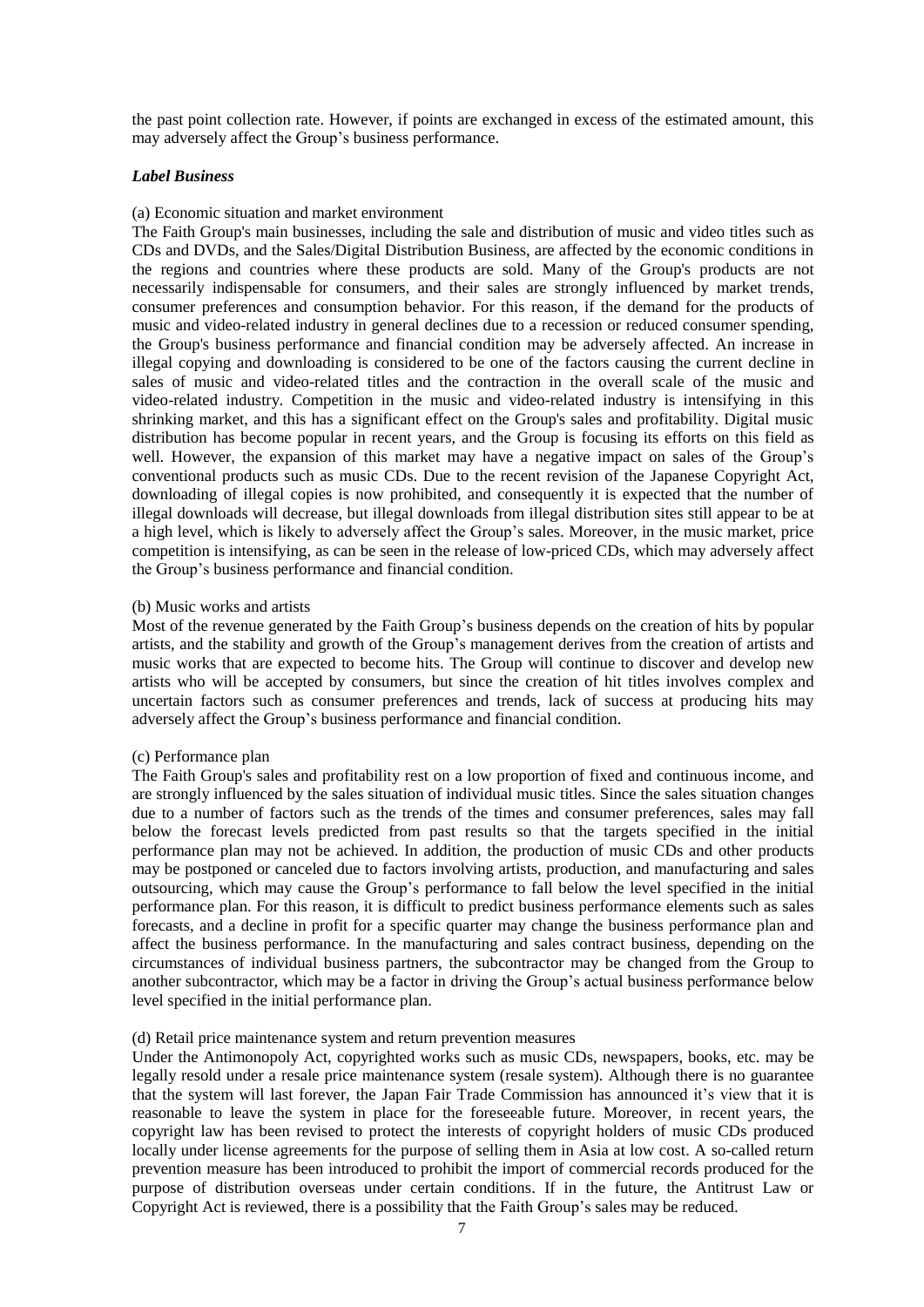## (e) Returns

Due to the resale system for products such as music CDs, retailers cannot set the selling price freely. Instead, there is a business practice under which retailers can return products within a certain range. For this reason, some products that do not sell well may be returned in the future. The Faith group properly prepares a reserve for return adjustments based on past returns and other provisions, and is preparing for this eventuality, but if more returns occur due to unexpectedly poor sales, etc., there is a possibility that the Group's business performance may be adversely affected by a decrease in sales and profit.

## 2) Intellectual property rights

The Faith Group has filed patent applications and trademark applications related to its technology, and the Group intends to continue making similar promotion efforts in future. With respect to intellectual property rights such as patent rights, trademark rights, copyright ("intellectual property rights"), the Group is strengthening its efforts to protect these rights and to prevent infringements. However, it is difficult to predict how the intellectual property rights of third parties will be applied to the Group's business. For example, in the future, if a patent right related to the Group's business model or to related technology is established by a third party, or if a patent right not recognized by the Group is established, there is a possibility that the Group may be required to compensate the patent holder for damages related to the infringement of the said patent right, or it may become impossible for the Group to continue to conduct all or part of the business related to the patent. In addition, even if the patent holder allows the use to continue, payment of a license fee may be obligated, and in such a case, this may adversely affect the Group's performance.

Among the intellectual property rights owned by the Group, rights such as copyrights and neighboring rights represent one of the strengths of the Group's business. However, there is a possibility that third parties may infringe on the rights regarding songs sold by the Group or for which the Group holds rights or that the Group may unintentionally infringe the rights of third parties. Such copyright infringements may adversely affect the Group's business performance and financial condition.

#### 3) Leakage of personal information

Regarding the protection of personal information, the Faith Group has established a personal information protection policy for the purpose of completing the internal system and instilling an awareness of compliance among its employees, as well as exercising the utmost caution in conducting internal education and implementing security measures for information systems. However, if personal information is leaked for some reason, it may damage the Group's social credibility and adversely affect its business performance and financial condition.

#### 4) Disposal of businesses

The Group conducts business reviews as appropriate, which may result in losses if it decides to sell or dispose of related assets. On the other hand, the Group actively considers business tie-ups with other companies, and there is a possibility that such business tie-ups may adversely affect the Group's business performance and financial condition.

#### 5) Pension system

The Group has established a defined benefit corporate pension plan for beneficiaries and a pension plan for employees that combine a lump-sum retirement allowance plan with a defined contribution pension plan. In future, if pension asset management yields decline or if the actuarial assumptions or the assumptions used to calculate retirement benefit obligations are changed, retirement benefit obligations and retirement benefit expenses may increase, which could adversely affect the Group's business performance and financial condition.

#### 6) Influence of COVID-19 infection

In keeping with the Japanese Government's request for stores to practice self-restraint in retail operations and for individuals to refrain going out unnecessarily in order to limit the spread of the novel coronavirus (COVID-19) infection, it is expected that personal consumption will remain sluggish and store visits will decline, and that depending on the progress of the situation, the call to refrain from retail activities and the closing of store facilities may be prolonged. This may affect the Group's business performance. In addition, if COVID-19 infections occur affecting the Group's head office, business offices, store facilities, artists, production, manufacturing and sales consignees, etc., there is a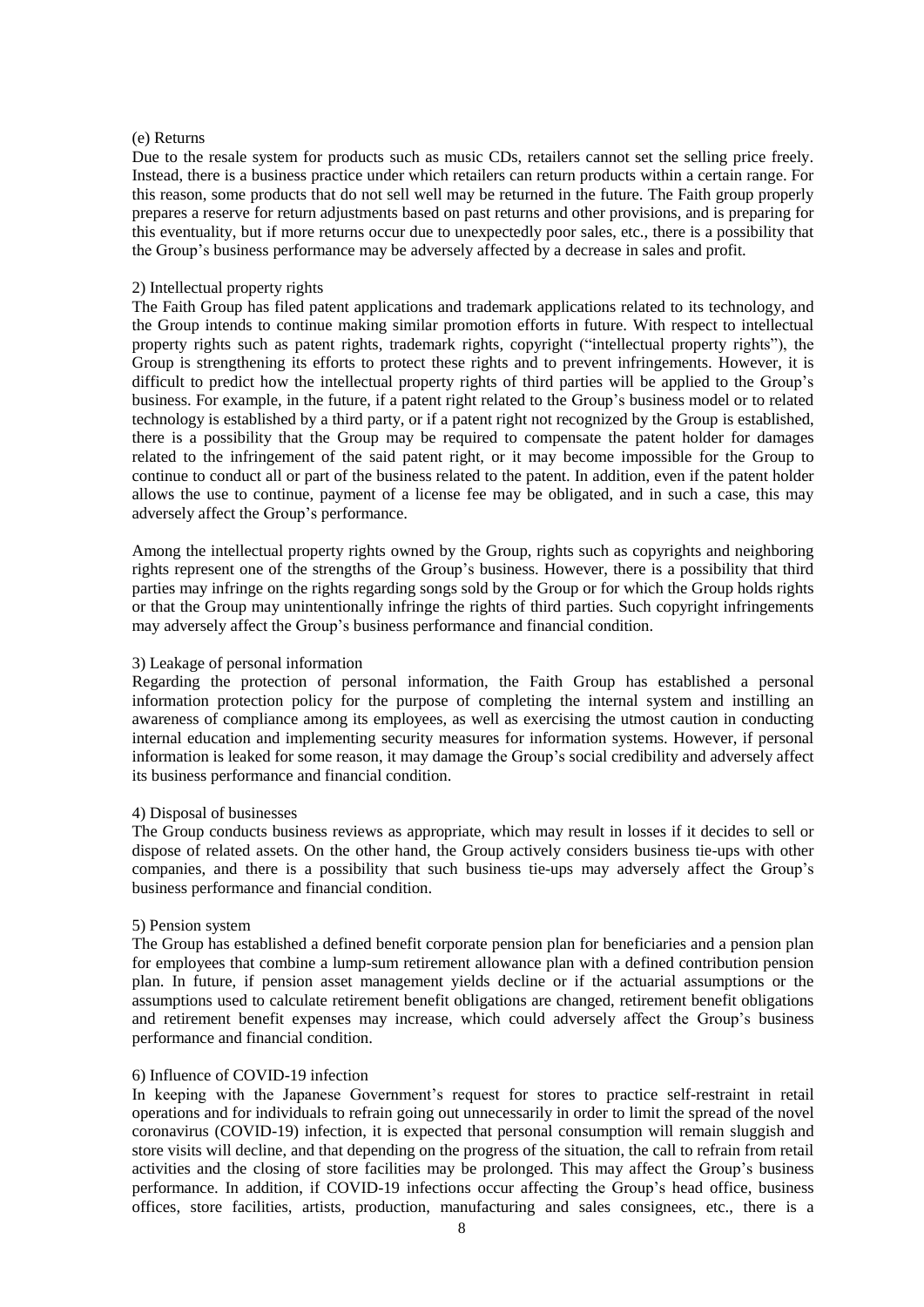possibility that this may hinder the Group's business activities and affect its business performance and financial condition.

# 2. Basic Philosophy on Selection of Accounting Standards

For the present, the Faith Group is following a policy of producing its consolidated financial statements under Japanese standards in the interest of maintaining comparability between the financial statements of its constituent companies. Furthermore, concerning the future application of the International Financial Reporting Standards (IFRS), we intend to respond appropriately based on the movements of other companies, etc.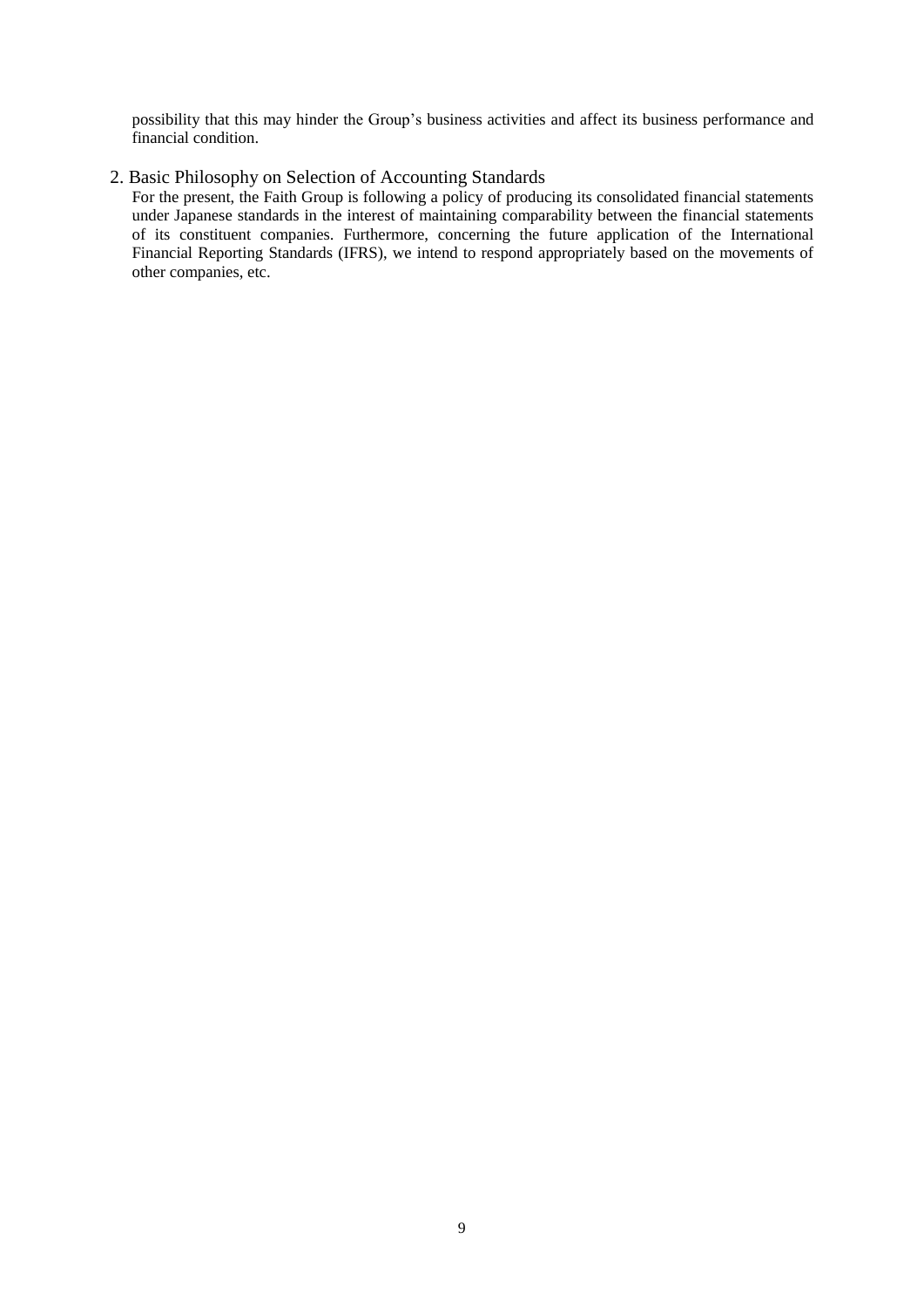| (1) Consolidated Dalance Sheet              |                        | (Unit: thousands of yen) |
|---------------------------------------------|------------------------|--------------------------|
|                                             | FY 2020                | FY 2021                  |
|                                             | (As of March 31, 2021) | (As of March 31, 2022)   |
| (Assets)                                    |                        |                          |
| Current assets                              |                        |                          |
| Cash and deposits                           | 12,997,014             | 11,536,650               |
| Accounts and notes receivable               | 2,018,712              | 2,046,903                |
| Marketable securities                       | 229,796                | 224,003                  |
| Commercial products                         | 366,536                | 336,103                  |
| Products in progress                        | 491,109                | 499,421                  |
| Primary materials and inventory goods       | 58,592                 | 104,241                  |
| Corporation tax refunds receivable, etc.    | 71,062                 | 141,976                  |
| Contract assets                             |                        | 370                      |
| Other current assets                        | 519,948                | 639,337                  |
| Allowance for doubtful accounts             | $\triangle$ 18,669     | $\triangle$ 18,325       |
| Total current assets                        | 16,734,103             | 15,510,681               |
| Fixed assets                                |                        |                          |
| Tangible fixed assets                       |                        |                          |
| Buildings and structures                    | 2,154,482              | 2,160,563                |
| Accumulated depreciation                    | $\triangle$ 906,742    | $\triangle$ 823,266      |
| Buildings and structures (net base)         | 1,247,739              | 1,337,297                |
| Machinery and delivery equipment            | 612,271                | 613,451                  |
| Accumulated depreciation                    | $\triangle$ 568,857    | $\triangle$ 573,884      |
| Machinery and delivery equipment (net base) | 43,413                 | 39,567                   |
| Tools, devices and equipment                | 991,444                | 1,003,309                |
| Accumulated depreciation                    | $\triangle$ 894,614    | $\triangle$ 922,471      |
| Tools, devices and equipment (net base)     | 96,829                 | 80,837                   |
| Land                                        | 1,558,120              | 1,558,120                |
| Construction in progress                    |                        | 438,313                  |
| Total tangible fixed assets                 | 2,946,103              | 3,454,136                |
| Intangible fixed assets                     |                        |                          |
| Software                                    | 144,550                | 118,913                  |
| Goodwill                                    | 1,395,695              | 1,270,938                |
| Other intangible fixed assets               | 213,226                | 267,486                  |
| Total intangible fixed assets               | 1,753,472              | 1,657,338                |
| Investment and other assets                 |                        |                          |
| Investment securities                       | 3,898,711              | 3,528,354                |
| Deferred tax assets                         | 846,890                | 705,202                  |
| Other investment and other assets           | 1,108,603              | 1,071,430                |
| Allowance for doubtful accounts             | $\triangle$ 585,342    | $\triangle$ 635,348      |
| Total investments and other assets          | 5,268,863              | 4,669,638                |
| Total fixed assets                          | 9,968,439              | 9,781,112                |
| Total assets                                | 26,702,542             | 25,291,794               |

# 3. Consolidated Financial Statements and Main Explanatory Notes

(1) Consolidated Balance Sheet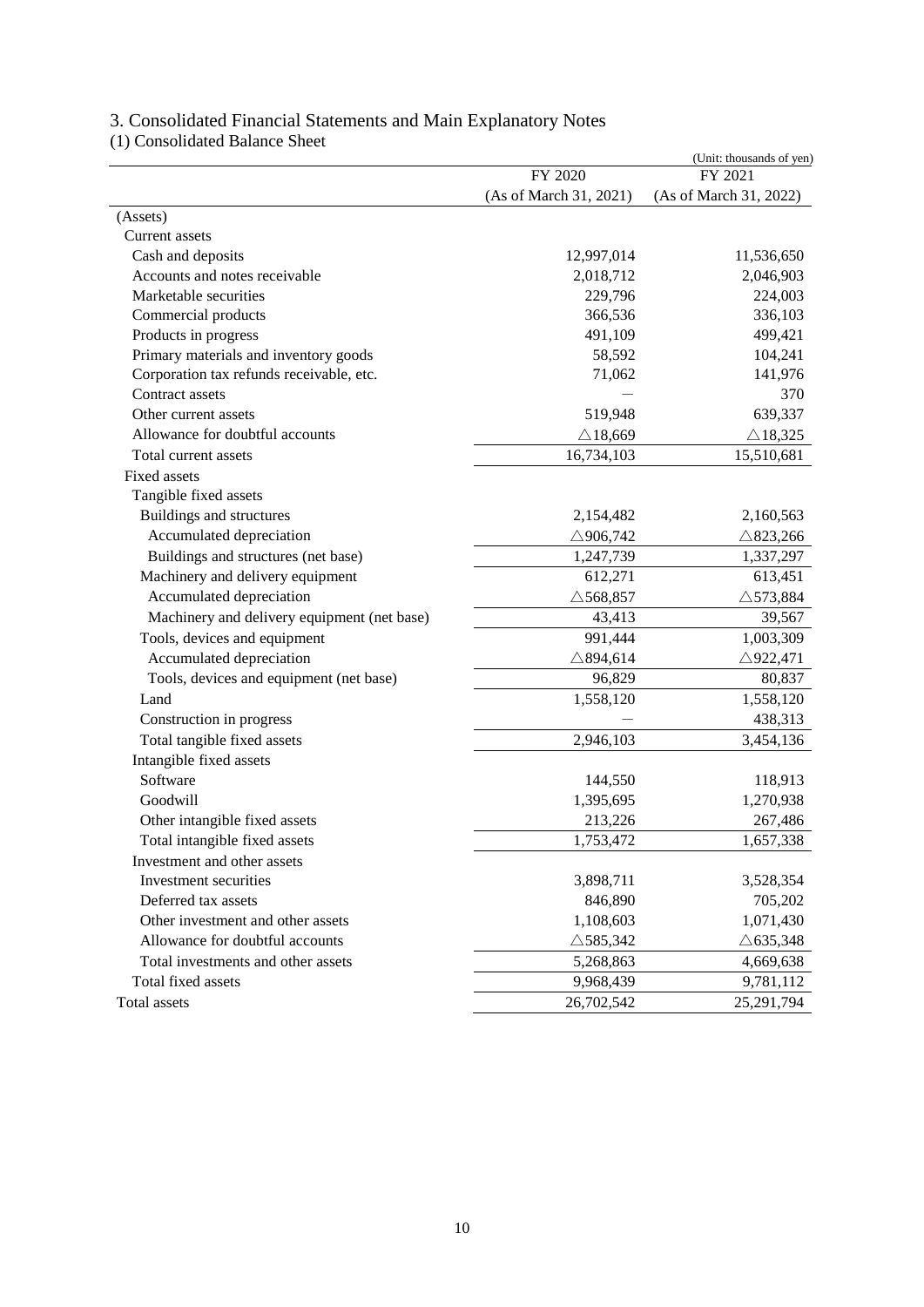|                                                |                        | (Unit: thousands of yen) |
|------------------------------------------------|------------------------|--------------------------|
|                                                | FY 2020                | FY 2021                  |
|                                                | (As of March 31, 2021) | (As of March 31, 2022)   |
| (Liabilities)                                  |                        |                          |
| Current liabilities                            |                        |                          |
| Accounts and notes payable                     | 964,025                | 1,401,065                |
| Short-term loans payable                       | 340,000                | 340,000                  |
| Current portion of long-term debt              | 258,700                | 217,700                  |
| Accounts payable-other                         | 741,426                | 678,160                  |
| Accrued expenses payable                       | 2,796,448              | 2,888,759                |
| Income taxes payable                           | 371,157                | 119,451                  |
| Reserve for bonuses                            | 352,424                | 238,261                  |
| Reserve for point card certificates            | 251                    |                          |
| Reserve for sales returns                      | 55,441                 |                          |
| <b>Contract liabilities</b>                    |                        | 49,569                   |
| Asset retirement obligations                   | 146,892                |                          |
| Other current liabilities                      | 1,140,484              | 689,109                  |
| Total current liabilities                      | 7,167,251              | 6,622,077                |
| <b>Fixed liabilities</b>                       |                        |                          |
| Long-term loans payable                        | 379,850                | 162,150                  |
| Net defined retirement liabilities             | 576,922                | 542,544                  |
| Reserve for stock benefits for directors       | 33,129                 | 39,691                   |
| Asset retirement obligations                   | 39,233                 | 39,283                   |
| Deferred tax liabilities                       | 874,056                | 765,118                  |
| Other fixed liabilities                        | 4,453                  | 3,191                    |
| Total fixed liabilities                        | 1,907,645              | 1,551,979                |
| <b>Total liabilities</b>                       | 9,074,896              | 8,174,057                |
| (Net assets)                                   |                        |                          |
| Shareholder's equity                           |                        |                          |
| Capital stock                                  | 3,218,000              | 3,218,000                |
| Capital surplus                                | 2,840,667              | 2,840,498                |
| Retained earnings                              | 10,698,825             | 10,393,392               |
| Treasury stock                                 | $\triangle$ 1,121,619  | $\triangle$ 1,122,330    |
| Total shareholder's equity                     | 15,635,873             | 15,329,560               |
| Other accumulated comprehensive income         |                        |                          |
| Valuation difference on marketable securities  | 1,987,860              | 1,740,714                |
| Foreign currency translation adjustments       | $\triangle$ 30,807     | $\triangle$ 8,881        |
| Accumulated adjustment for retirement benefits | 34,719                 | 56,343                   |
| Total other accumulated comprehensive income   | 1,991,773              | 1,788,177                |
| Non-controlling interests                      |                        |                          |
| Total net assets                               | 17,627,646             | 17, 117, 737             |
| Total liabilities and net assets               | 26,702,542             | 25,291,794               |
|                                                |                        |                          |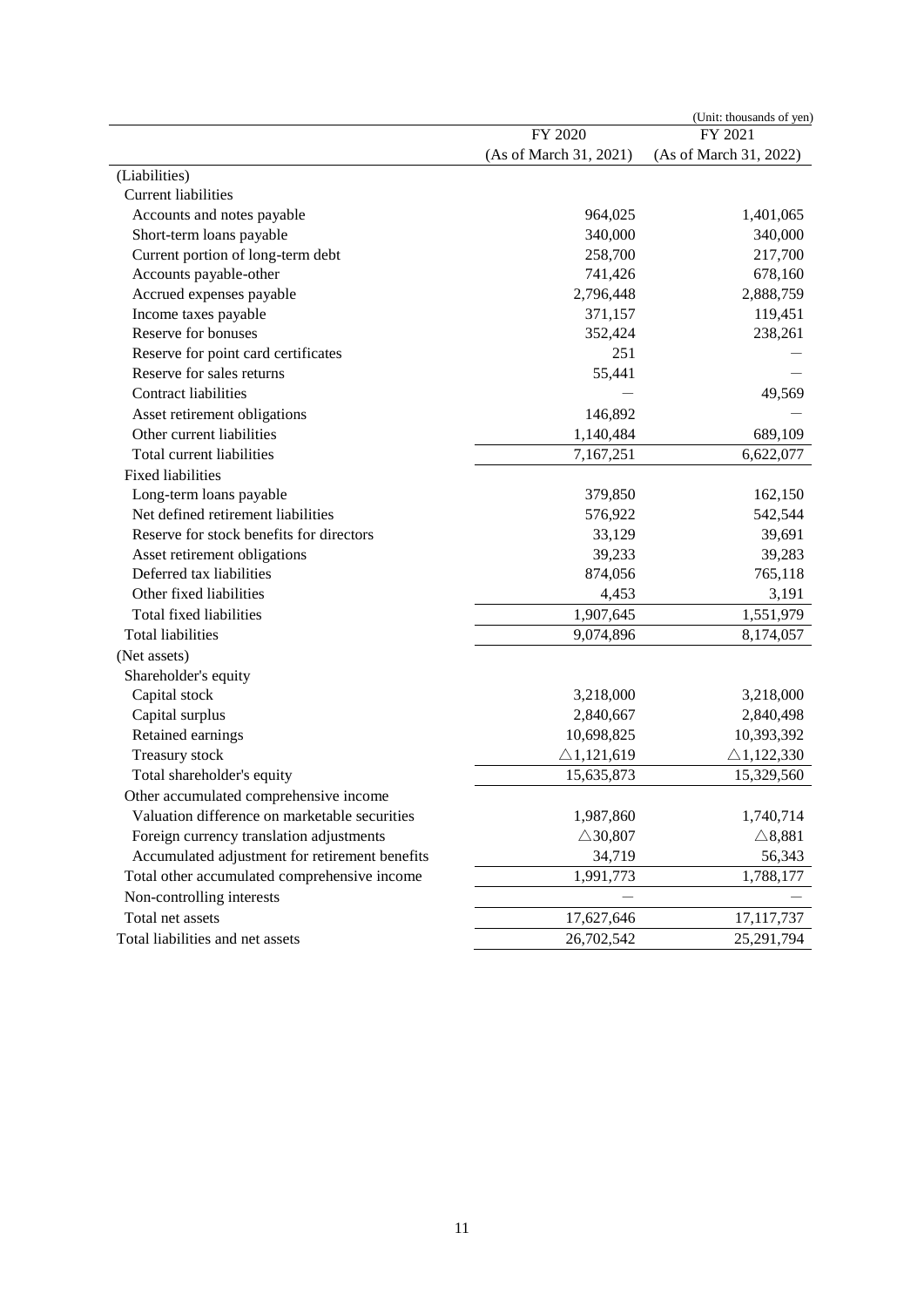|                                                                                                            |                    | (Unit: thousands of yen) |
|------------------------------------------------------------------------------------------------------------|--------------------|--------------------------|
|                                                                                                            | FY 2020            | FY 2021                  |
|                                                                                                            | (April 1, 2020 ~   | (April 1, 2021 ~         |
|                                                                                                            | March 31, 2021)    | March 31, 2022)          |
| Net sales                                                                                                  | 19,991,491         | 15,311,830               |
| Cost of sales                                                                                              | 12,611,702         | 9,495,071                |
| Gross profit                                                                                               | 7,379,788          | 5,816,758                |
| Selling, general and administrative expenses                                                               | 6,616,353          | 5,908,760                |
| Operating income or operating loss ( $\triangle$ = loss)                                                   | 763,435            | $\triangle$ 92,001       |
| Non-operating income                                                                                       |                    |                          |
| Interest income                                                                                            | 278                | 125                      |
| Dividend income                                                                                            | 3,922              | 4,259                    |
| Interest on marketable securities                                                                          | 15                 | 11                       |
| Gain on foreign exchange                                                                                   | 759                | 568                      |
| Gain on equity method investment                                                                           | 4,458              | 33,407                   |
| Gain on investment partnership management                                                                  | 181,822            | 153,510                  |
| Subsidy income                                                                                             | 46,634             | 234,878                  |
| Miscellaneous receipts                                                                                     | 34,516             | 16,987                   |
| Total non-operating Income                                                                                 | 272,408            | 443,749                  |
| Non-operating expenses                                                                                     |                    |                          |
| Interest paid                                                                                              | 5,530              | 4,419                    |
| Loss on valuation of investment securities                                                                 | 1,131              | 6,586                    |
| Loss on investment partnership management                                                                  | 202,951            | 201,816                  |
| Miscellaneous expenses                                                                                     | 4,425              | 1,997                    |
| Total non-operating expenses                                                                               | 214,038            | 214,820                  |
| Ordinary income                                                                                            | 821,804            | 136,927                  |
| Extraordinary income                                                                                       |                    |                          |
| Gain on sale of fixed assets                                                                               | 3,909              | 141                      |
| Gain on sale of investment securities                                                                      |                    | 34,114                   |
| Total extraordinary income                                                                                 | 3,909              | 34,255                   |
| <b>Extraordinary losses</b>                                                                                |                    |                          |
| Loss on disposal of fixed assets                                                                           | 58,516             | 42                       |
| Loss on liquidation of subsidiaries                                                                        |                    | 29,756                   |
| Loss on valuation of investment securities                                                                 | 26,757             | 104,940                  |
| Loss on sale of investment securities                                                                      | 4,931              |                          |
| Office relocation expenses                                                                                 | 135,768            |                          |
| <b>Impairment</b> losses                                                                                   | 137,369            | 28,336                   |
| Total extraordinary losses                                                                                 | 363,342            | 163,075                  |
| Current term net income before taxes                                                                       | 462,371            | 8,106                    |
| Corporate, local, and business taxes                                                                       | 571,052            | 235,436                  |
| Income taxes - deferred                                                                                    | $\triangle$ 82,255 | 106,323                  |
| Total corporate, local, and business taxes                                                                 | 488,797            | 341,759                  |
| Current term net income net income or net loss ( $\triangle$ = net<br>loss)                                | $\triangle$ 26,425 | $\triangle$ 333,652      |
| Current term net income or net loss attributable to                                                        |                    |                          |
| non-controlling interests ( $\triangle$ = net loss)<br>Current term net income or net loss attributable to | $\triangle$ 26,425 | $\triangle$ 333,652      |
| shareholders of the parent company ( $\triangle$ = net loss)                                               |                    |                          |

# (2) Consolidated Statement of Income and Consolidated Statement of Comprehensive Income (Consolidated Statement of Income)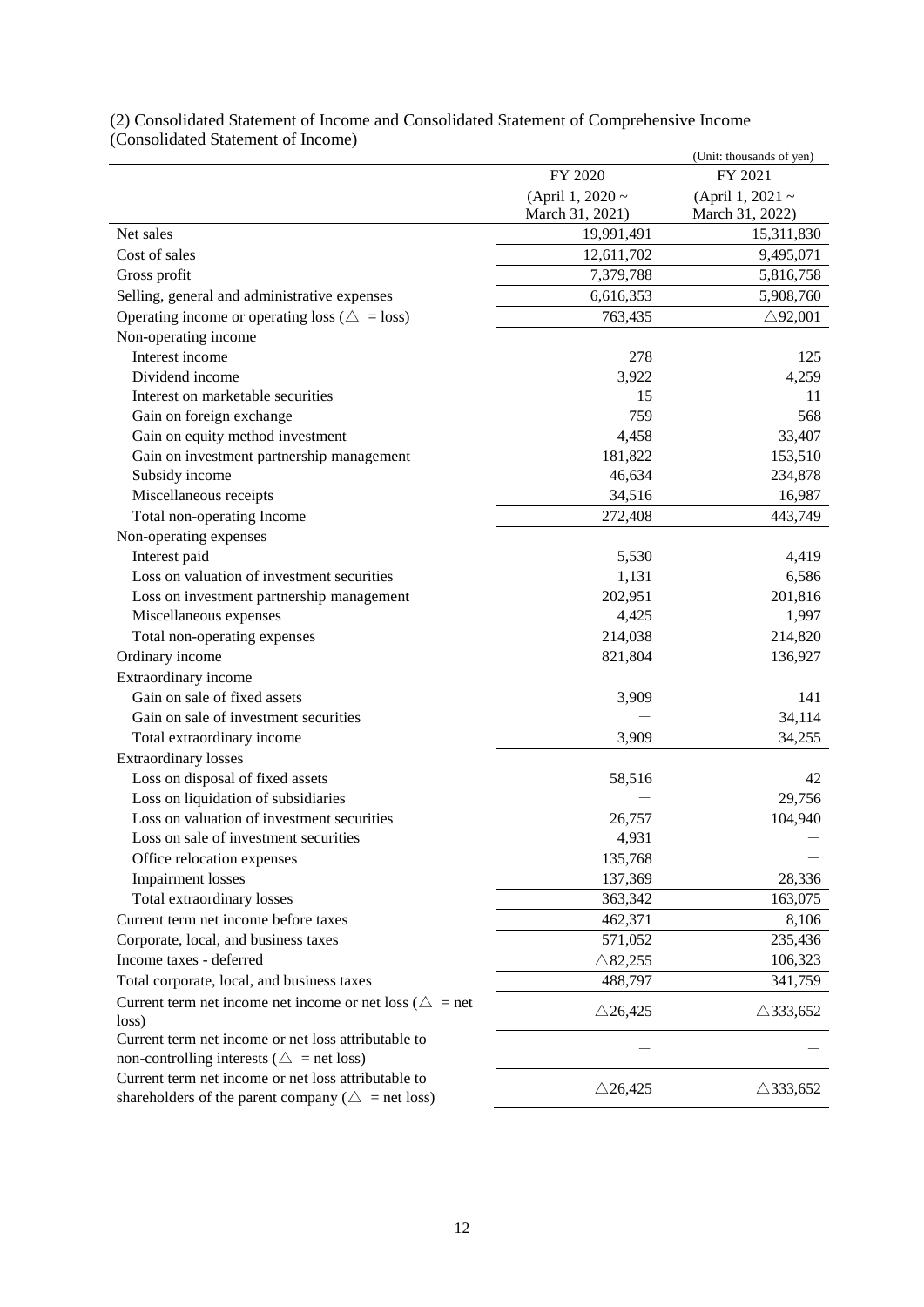# (Consolidated Statement of Comprehensive Income)

|                                                                    |                       | (Unit: thousands of yen) |
|--------------------------------------------------------------------|-----------------------|--------------------------|
|                                                                    | FY 2020               | FY 2021                  |
|                                                                    | (April 1, 2020 $\sim$ | (April 1, 2021 $\sim$    |
|                                                                    | March 31, 2021)       | March 31, 2022)          |
| Current term net income net income or net loss ( $\triangle$ = net | $\triangle$ 26,425    | $\triangle$ 333,652      |
| loss)                                                              |                       |                          |
| Other comprehensive income                                         |                       |                          |
| Valuation difference on other marketable securities                | 1,250,623             | $\triangle$ 247,145      |
| Foreign currency translation adjustments                           | $\triangle$ 9,781     | 21,925                   |
| Retirement benefit adjustments                                     | 99,834                | 21,624                   |
| Total other comprehensive income                                   | 1,340,676             | $\triangle$ 203,595      |
| Comprehensive income                                               | 1,314,251             | $\triangle$ 537,248      |
| (Details)                                                          |                       |                          |
| Comprehensive income attributable to shareholders of               | 1,314,251             | $\triangle$ 537,248      |
| the parent company                                                 |                       |                          |
| Comprehensive income attributable to non-controlling               |                       |                          |
| interests                                                          |                       |                          |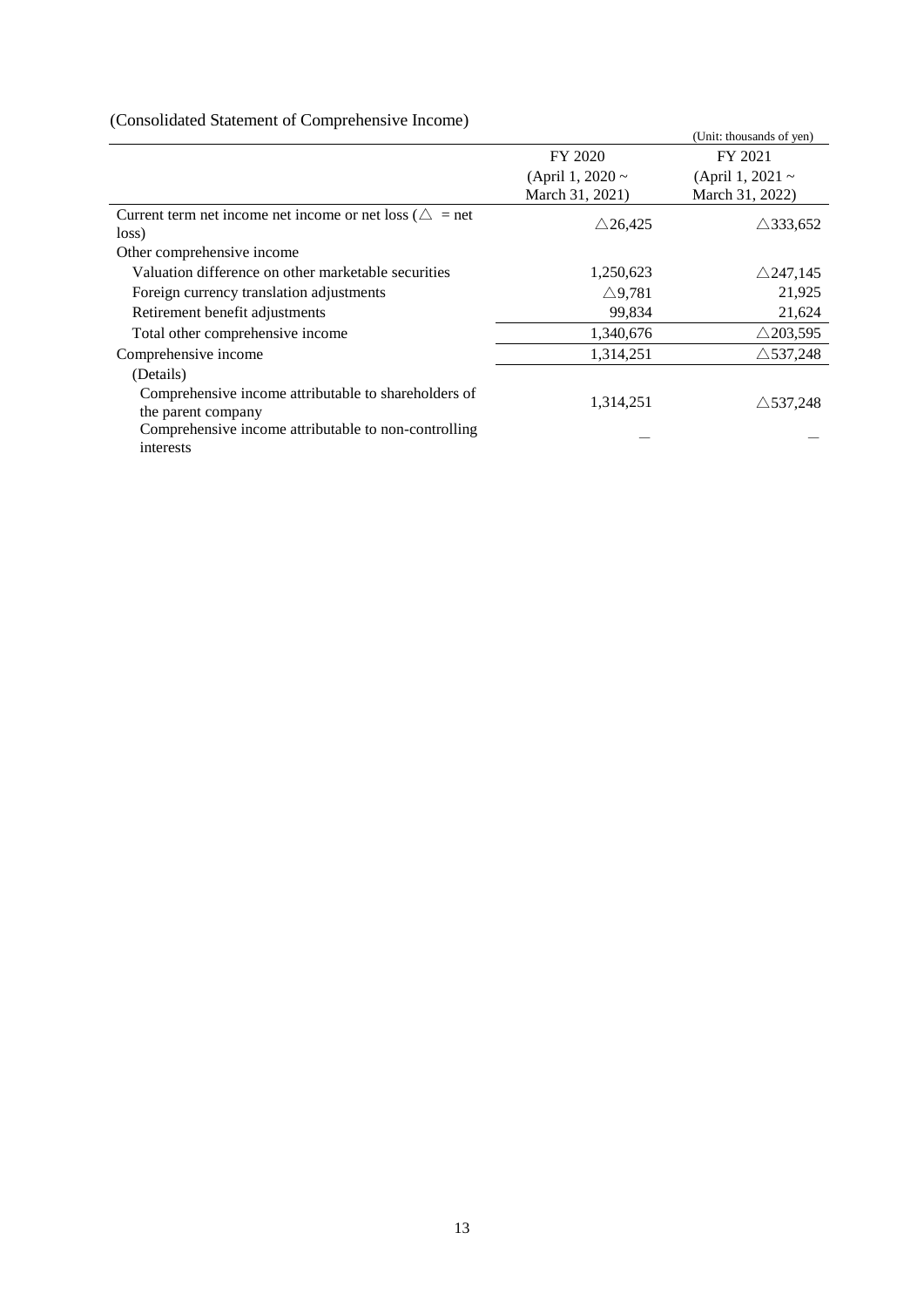# (3) Consolidated Statement of Changes in Shareholders' Equity FY 2020 (April 1, 2020 ~ March 31, 2021)

(Unit: thousands of yen)

|                                                                                                     |           |                               | Shareholders' equity |                       |                               |
|-----------------------------------------------------------------------------------------------------|-----------|-------------------------------|----------------------|-----------------------|-------------------------------|
|                                                                                                     |           | Capital stock Capital surplus | Retained<br>earnings | Treasury stock        | Total shareholders'<br>equity |
| Balance at beginning of period                                                                      | 3,218,000 | 2,840,095                     | 10,854,165           | $\triangle$ 1,124,344 | 15,787,916                    |
| Cumulative effects of changes in<br>accounting policies                                             |           |                               |                      |                       |                               |
| Balance at beginning of period<br>reflecting change in accounting policy                            | 3,218,000 | 2,840,095                     | 10,854,165           | $\triangle$ 1,124,344 | 15,787,916                    |
| Changes of items during period                                                                      |           |                               |                      |                       |                               |
| Dividend of surplus                                                                                 |           |                               | $\triangle$ 128,914  |                       | $\triangle$ 128,914           |
| Net gain or net loss $(\triangle)$ attributable<br>to shareholders of parent company                |           |                               | $\triangle$ 26,425   |                       | $\triangle$ 26,425            |
| Acquisition of treasury stock                                                                       |           |                               |                      | $\triangle$ 1,137     | $\triangle$ 1,137             |
| Disposal of treasury stock                                                                          |           | 572                           |                      | 3,862                 | 4,434                         |
| Increase/decrease in equity resulting<br>from acquisition of shares of<br>consolidated subsidiaries |           |                               |                      |                       |                               |
| Changes in non-equity items during<br>period (net amount)                                           |           |                               |                      |                       |                               |
| Total changes during period                                                                         |           | 572                           | $\triangle$ 155,340  | 2,725                 | $\triangle$ 152,043           |
| Balance at end of period                                                                            | 3,218,000 | 2,840,667                     | 10,698,825           | $\triangle$ 1,121,619 | 15,635,873                    |

|                                                                                                     |                                                                 | Accumulated other comprehensive income            |                                                  |                                                         |                              |                     |
|-----------------------------------------------------------------------------------------------------|-----------------------------------------------------------------|---------------------------------------------------|--------------------------------------------------|---------------------------------------------------------|------------------------------|---------------------|
|                                                                                                     | Valuation<br>difference<br>on other<br>marketable<br>securities | Foreign<br>currency<br>translation<br>adjustments | Retirement<br>benefit-<br>related<br>adjustments | Total other<br>accumulated<br>comprehen-<br>sive income | Minority<br><b>Interests</b> | Total net<br>assets |
| Balance at beginning of period                                                                      | 737,236                                                         | $\triangle$ 21,026                                | $\triangle$ 65,114                               | 651,096                                                 |                              | 16,439,012          |
| Cumulative effects of changes in<br>accounting policies                                             |                                                                 |                                                   |                                                  |                                                         |                              |                     |
| Balance at beginning of period<br>reflecting change in accounting<br>policy                         | 737,236                                                         | $\triangle$ 21,026                                | $\triangle$ 65,114                               | 651,096                                                 |                              | 16,439,012          |
| Changes of items during period                                                                      |                                                                 |                                                   |                                                  |                                                         |                              |                     |
| Dividend of surplus                                                                                 |                                                                 |                                                   |                                                  |                                                         |                              | $\triangle$ 128,914 |
| Net gain or net loss $(\triangle)$ attributable<br>to shareholders of parent company                |                                                                 |                                                   |                                                  |                                                         |                              | $\triangle$ 26,425  |
| Acquisition of treasury stock                                                                       |                                                                 |                                                   |                                                  |                                                         |                              | $\triangle$ 1,137   |
| Disposal of treasury stock                                                                          |                                                                 |                                                   |                                                  |                                                         |                              | 4,434               |
| Increase/decrease in equity resulting<br>from acquisition of shares of<br>consolidated subsidiaries |                                                                 |                                                   |                                                  |                                                         |                              |                     |
| Changes in non-equity items during<br>period (net amount)                                           | 1,250,623                                                       | $\triangle$ 9,781                                 | 99,834                                           | 1,340,676                                               |                              | 1,340,676           |
| Total changes during period                                                                         | 1,250,623                                                       | $\triangle$ 9,781                                 | 99,834                                           | 1,340,676                                               |                              | 1,188,633           |
| Balance at end of period                                                                            | 1,987,860                                                       | $\triangle$ 30,807                                | 34,719                                           | 1,991,773                                               |                              | 17,627,646          |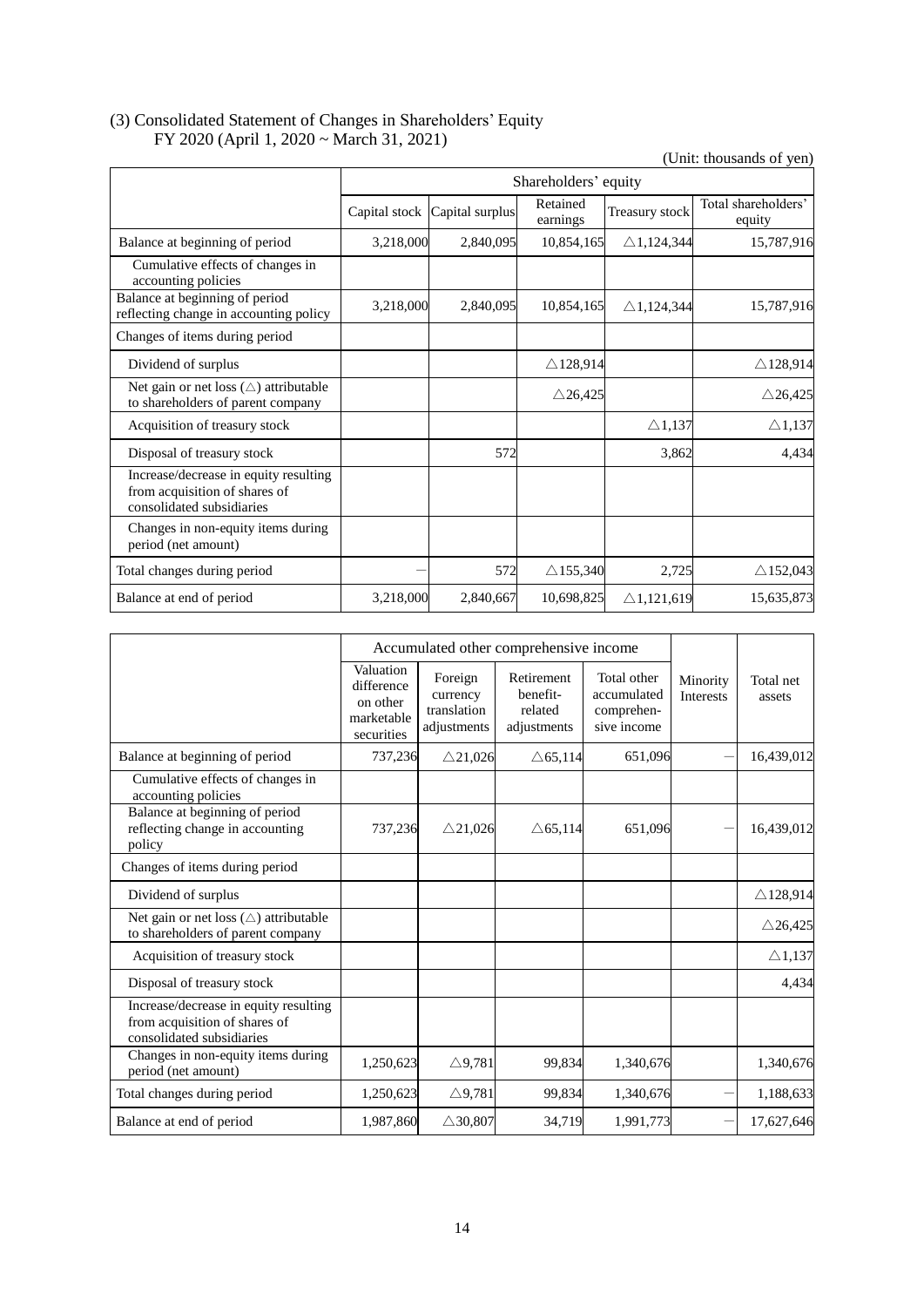# FY 2021 (April 1, 2021 ~ March 31, 2022)

(Unit: thousands of yen) Shareholders' equity Capital stock Capital surplus Retained Treasury stock Total shareholders' equity Balance at beginning of period 13,218,000 2,840,667 10,698,825 △1,121,619 15,635,873 Cumulative effects of changes in Lumuianve enects of changes in<br>accounting policies 157,121 157,121 Balance at beginning of period Balance at beginning of period<br>reflecting change in accounting policy  $\begin{array}{|l} 3,218,000 \end{array}$  2,840,667 10,855,946 21,121,619 15,792,994 Changes of items during period Dividend of surplus  $\triangle 128,900$   $\triangle 128,900$   $\triangle 128,900$ Net gain or net loss (△) attributable to shareholders of parent company  $\triangle$ 333,652  $\triangle$  333,652  $\triangle$  333,652  $\triangle$  333,652  $\triangle$  333,652  $\triangle$  333,652  $\triangle$  333,652  $\triangle$  333,652  $\triangle$  333,652  $\triangle$  333,652  $\triangle$  333,652  $\triangle$  333,652  $\triangle$  333,652  $\triangle$  333,652  $\triangle$  3 Acquisition of treasury stock  $\triangle$ 838  $\triangle$ 838  $\triangle$ 838  $\triangle$ 838 Disposal of treasury stock  $\triangle 90$  126  $126$ Increase/decrease in equity resulting from acquisition of shares of consolidated subsidiaries  $\triangle$ 78  $\triangle$  78 Changes in non-equity items during period (net amount) Total changes during period  $\Delta 168$   $\Delta 462,553$   $\Delta 711$   $\Delta 463,433$ Balance at end of period 3,218,000 2,840,498 10,393,392 △1,122,330 15,329,560

|                                                                                                     |                                                                 | Accumulated other comprehensive income            |                                                  |                                                         |                              |                     |
|-----------------------------------------------------------------------------------------------------|-----------------------------------------------------------------|---------------------------------------------------|--------------------------------------------------|---------------------------------------------------------|------------------------------|---------------------|
|                                                                                                     | Valuation<br>difference<br>on other<br>marketable<br>securities | Foreign<br>currency<br>translation<br>adjustments | Retirement<br>benefit-<br>related<br>adjustments | Total other<br>accumulated<br>comprehen-<br>sive income | Minority<br><b>Interests</b> | Total net<br>assets |
| Balance at beginning of period                                                                      | 1,987,860                                                       | $\triangle$ 30,807                                | 34,719                                           | 1,991,773                                               |                              | 17,627,646          |
| Cumulative effects of changes in<br>accounting policies                                             |                                                                 |                                                   |                                                  |                                                         |                              | 157,121             |
| Balance at beginning of period<br>reflecting change in accounting<br>policy                         | 1,987,860                                                       | $\triangle$ 30,807                                | 34,719                                           | 1,991,773                                               |                              | 17,784,767          |
| Changes of items during period                                                                      |                                                                 |                                                   |                                                  |                                                         |                              |                     |
| Dividend of surplus                                                                                 |                                                                 |                                                   |                                                  |                                                         |                              | $\triangle$ 128,900 |
| Net gain or net loss $(\triangle)$ attributable<br>to shareholders of parent company                |                                                                 |                                                   |                                                  |                                                         |                              | $\triangle$ 333,652 |
| Acquisition of treasury stock                                                                       |                                                                 |                                                   |                                                  |                                                         |                              | $\triangle$ 838     |
| Disposal of treasury stock                                                                          |                                                                 |                                                   |                                                  |                                                         |                              | 36                  |
| Increase/decrease in equity resulting<br>from acquisition of shares of<br>consolidated subsidiaries |                                                                 |                                                   |                                                  |                                                         |                              | $\triangle$ 78      |
| Changes in non-equity items during<br>period (net amount)                                           | $\triangle$ 247,145                                             | 21,925                                            | 21,624                                           | $\triangle$ 203,595                                     |                              | $\triangle$ 203,595 |
| Total changes during period                                                                         | $\triangle$ 247,145                                             | 21,925                                            | 21,624                                           | $\triangle$ 203,595                                     |                              | $\triangle$ 667,029 |
| Balance at end of period                                                                            | 1,740,714                                                       | $\triangle$ 8,881                                 | 56,343                                           | 1,788,177                                               |                              | 17,117,737          |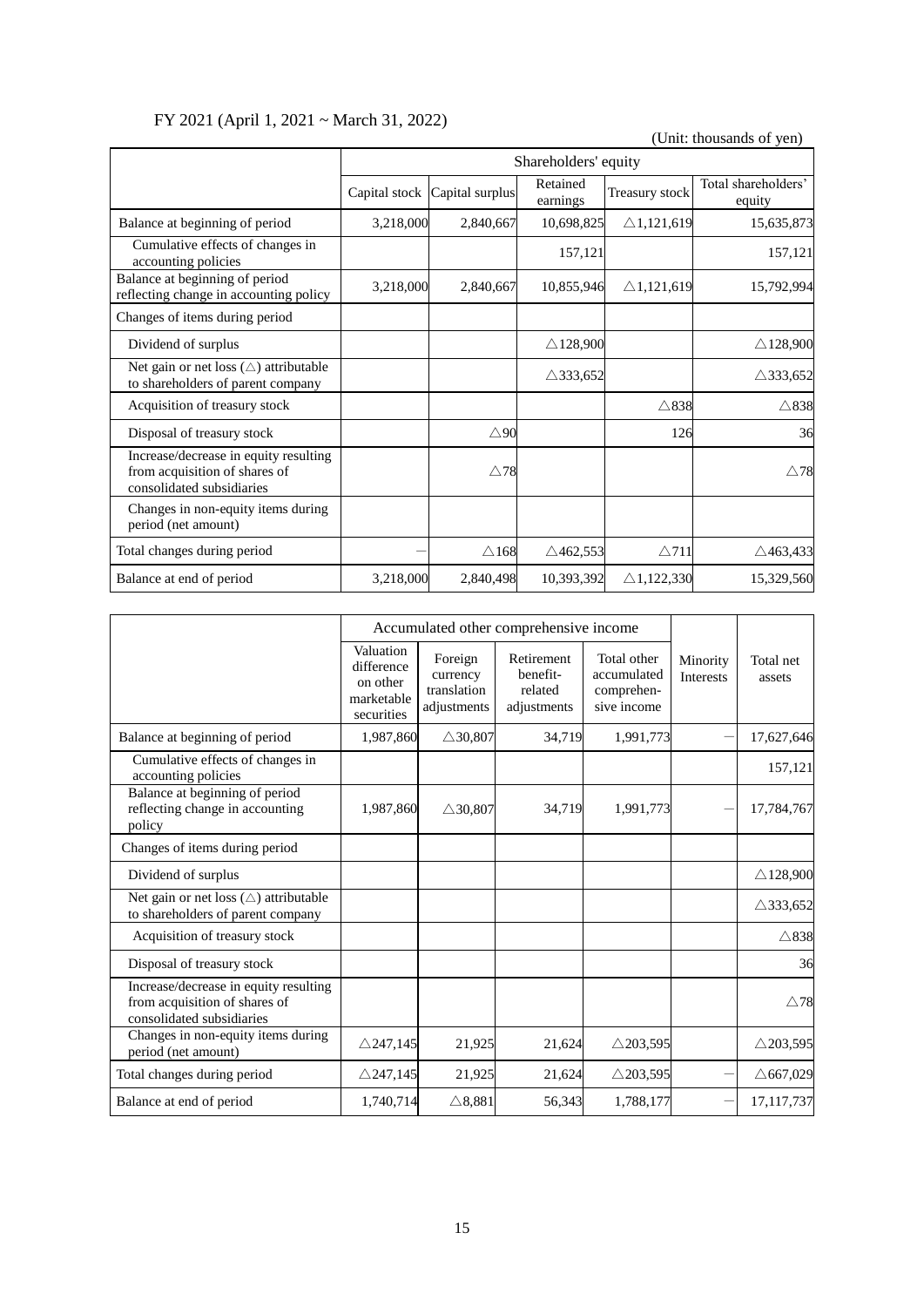# (4) Consolidated Statement of Cash Flows

|                                                                           |                     | (Unit: thousands of yen) |
|---------------------------------------------------------------------------|---------------------|--------------------------|
|                                                                           | FY 2020             | FY 2021                  |
|                                                                           | (April 1, 2020 ~    | (April 1, 2021 $\sim$    |
|                                                                           | March 31, 2021)     | March 31, 2022)          |
| Cash flow from operating activities                                       |                     |                          |
| Income or loss $(\triangle)$ before income taxes, etc.                    | 462,371             | 8,106                    |
| Depreciation expenses                                                     | 369,913             | 198,744                  |
| <b>Impairment</b> losses                                                  | 137,369             | 28,336                   |
| Gain or loss on liquidation of subsidiaries ( $\triangle$ = gain)         |                     | 29,756                   |
| Amortization of goodwill                                                  | 124,757             | 124,757                  |
| Increase/decrease in allowance for doubtful accounts ( $\triangle$ =      | 62,396              | 49,661                   |
| decrease)                                                                 |                     |                          |
| Increase/decrease in reserve for bonuses ( $\triangle$ = decrease)        | 4,999               | $\triangle$ 114,162      |
| Increase/decrease in allowance for unexercised sales                      | $\triangle$ 112     | $\triangle$ 251          |
| promotion points ( $\triangle$ = decrease)                                |                     |                          |
| Increase/decrease in net defined retirement liabilities ( $\triangle$ =   | $\triangle$ 75,231  | $\triangle$ 34,377       |
| decrease)                                                                 |                     |                          |
| Increase/decrease in for stock benefits for directors ( $\triangle$ =     | 16,728              | 6,561                    |
| decrease)                                                                 |                     |                          |
| Interest and dividend income                                              | $\triangle$ 4,201   | $\triangle$ 4,385        |
| Interest on marketable securities                                         | $\triangle$ 15      | $\triangle$ 11           |
| Gain or loss on valuation of marketable securities ( $\triangle$ = gain)  | 1,131               | 6,586                    |
| Interest paid                                                             | 5,530               | 4,419                    |
| Subsidy income                                                            | $\triangle$ 46,634  | $\triangle$ 234,878      |
| Gain or loss on foreign exchange ( $\triangle$ = gain)                    | $\triangle$ 387     |                          |
| Gain or loss on equity method investment ( $\triangle$ = gain)            | $\triangle$ 4,458   | $\triangle$ 33,407       |
| Gain or loss on investment partnership management ( $\triangle$ =         | 21,128              | 48,306                   |
| gain)                                                                     |                     |                          |
| Gain or loss on sale of investment securities ( $\triangle$ = gain)       | 4,931               | $\triangle$ 34,114       |
| Gain or loss on evaluation of investment securities ( $\triangle$ = gain) | 26,757              | 104,940                  |
| Gain or loss on disposal of fixed assets ( $\triangle$ = gain)            | 58,516              | 42                       |
| Increase/decrease in trade receivables ( $\triangle$ = increase)          | $\triangle$ 58,645  | $\triangle$ 164,168      |
| Increase/decrease in inventory assets ( $\triangle$ = increase)           | 185,317             | $\triangle$ 23,896       |
| Increase/decrease in trade payables ( $\triangle$ = decrease)             | $\triangle$ 71,621  | 437,039                  |
| Increase/decrease in consumption tax receivable ( $\triangle$ =           |                     |                          |
| increase)                                                                 | $\triangle$ 39,436  | $\triangle$ 87,162       |
| Increase/decrease in consumption tax payable ( $\triangle$ = decrease)    | 135,786             | $\triangle$ 140,395      |
| Others                                                                    | 367,254             | 34,730                   |
| Sub-total                                                                 | 1,684,143           | 210,778                  |
| Subsidy income received                                                   | 46,634              | 234,878                  |
| Interest and dividends received                                           | 4,201               | 4,386                    |
| Interest paid                                                             | $\triangle$ 5,272   | $\triangle$ 4,677        |
| Income tax refunded                                                       | 68,295              | 71,062                   |
| Income tax paid                                                           | $\triangle$ 554,940 | $\triangle$ 620,494      |
| Net cash flow from operating activities                                   | 1,243,063           | $\triangle$ 104,067      |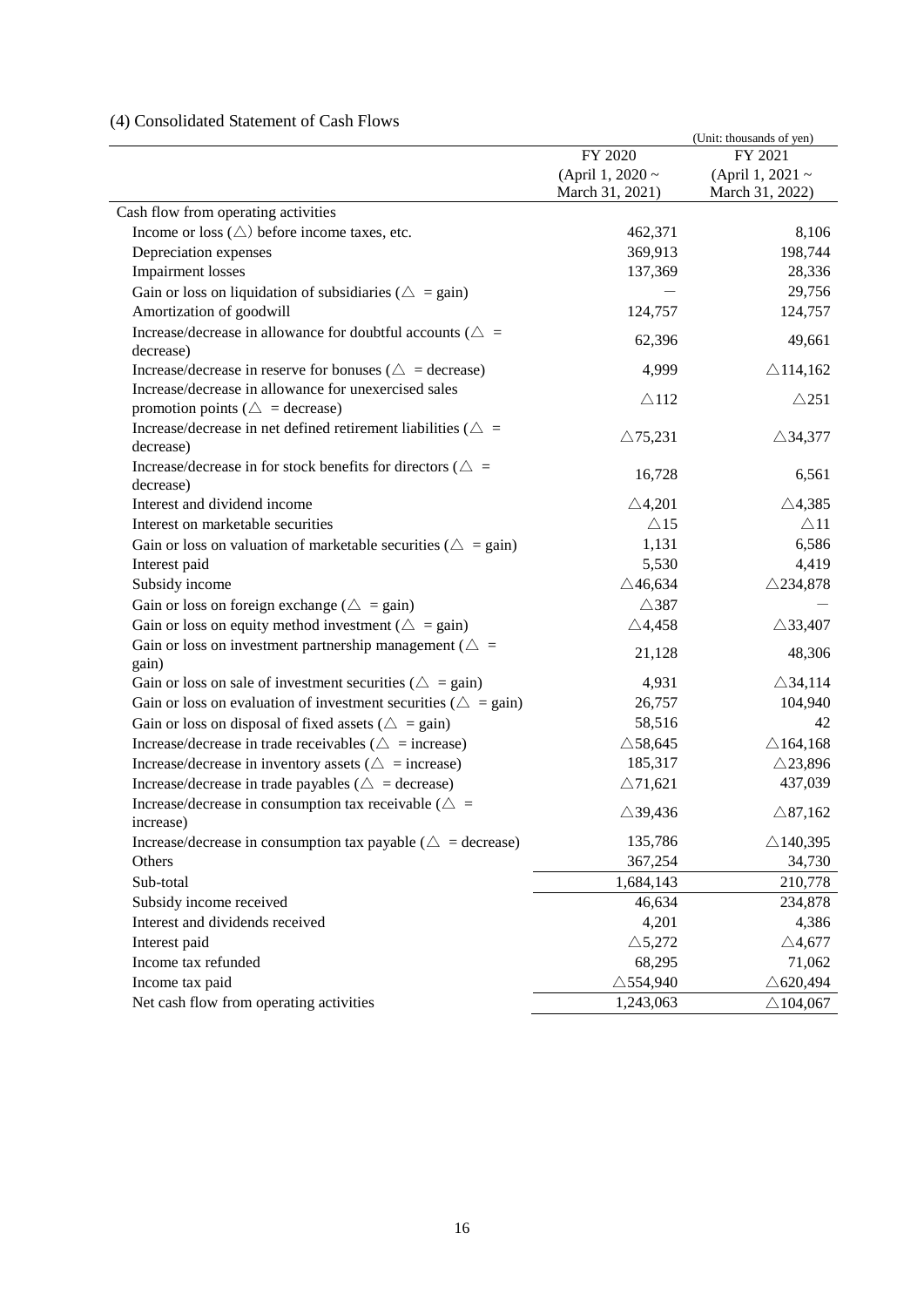|                                                                    | (Unit: thousands of yen) |                       |  |  |  |  |
|--------------------------------------------------------------------|--------------------------|-----------------------|--|--|--|--|
|                                                                    | FY 2020                  | FY 2021               |  |  |  |  |
|                                                                    | (April 1, 2020 ~         | (April 1, 2021 ~      |  |  |  |  |
|                                                                    | March 31, 2021)          | March 31, 2022)       |  |  |  |  |
| Cash flow from investing activities                                |                          |                       |  |  |  |  |
| Expenditure for payments into term deposits                        |                          | $\triangle$ 2,000     |  |  |  |  |
| Expenditure for acquisition of tangible fixed assets               | $\triangle$ 438,063      | $\triangle$ 637,747   |  |  |  |  |
| Income from sale of tangible fixed assets                          | 3,909                    | 141                   |  |  |  |  |
| Expenditure for retirement of tangible fixed assets                | $\triangle$ 41,279       |                       |  |  |  |  |
| Expenditure for acquisition of software                            | $\triangle$ 110,816      | $\triangle$ 154,466   |  |  |  |  |
| Expenditure for acquisition of shares of affiliates                |                          | $\triangle$ 157,405   |  |  |  |  |
| Expenditure for acquisition of investment securities               | $\triangle$ 100,999      | $\triangle$ 40,000    |  |  |  |  |
| Income from sale of investment securities                          | 9,253                    | 40,307                |  |  |  |  |
| Income from share of profits from investment partnerships          | 76,899                   | 68,362                |  |  |  |  |
| Income from collection of loans receivable                         | 270                      |                       |  |  |  |  |
| Expenditure for security deposits                                  | $\triangle$ 438          | $\triangle$ 9,000     |  |  |  |  |
| Income from collection of security deposits                        | 104                      | 190,469               |  |  |  |  |
| Expenditure for fulfillment of asset retirement obligations        |                          | $\triangle$ 146,724   |  |  |  |  |
| Others                                                             | $\triangle$ 72,772       | $\triangle$ 122,457   |  |  |  |  |
| Net cash flow from investing activities                            | $\triangle$ 673,934      | $\triangle$ 970,521   |  |  |  |  |
| Cash flow from financing activities                                |                          |                       |  |  |  |  |
| Expenditure for repayment of long-term borrowing                   | $\triangle$ 271,700      | $\triangle$ 258,700   |  |  |  |  |
| Income from long-term borrowing                                    | 200,000                  |                       |  |  |  |  |
| Expenditure for acquisition of treasury stock                      | $\triangle$ 1,137        | $\triangle$ 838       |  |  |  |  |
| Income from disposal of treasury stock                             | 618                      | 36                    |  |  |  |  |
| Payment of dividends                                               | $\triangle$ 128,171      | $\triangle$ 128,195   |  |  |  |  |
| Others                                                             |                          | $\triangle 78$        |  |  |  |  |
| Net cash flow from financing activities                            | $\triangle$ 200,390      | $\triangle$ 387,775   |  |  |  |  |
| Effect of exchange rate on cash and cash equivalents               | $\triangle$ 7,578        |                       |  |  |  |  |
| Net increase/decrease in cash and cash equivalents ( $\triangle$ = |                          |                       |  |  |  |  |
| decrease)                                                          | 361,160                  | $\triangle$ 1,462,364 |  |  |  |  |
| Cash and cash equivalents at the beginning of the year             | 12,585,834               | 12,946,994            |  |  |  |  |
| Cash and cash equivalents at the end of the year                   | 12,946,994               | 11,484,630            |  |  |  |  |
|                                                                    |                          |                       |  |  |  |  |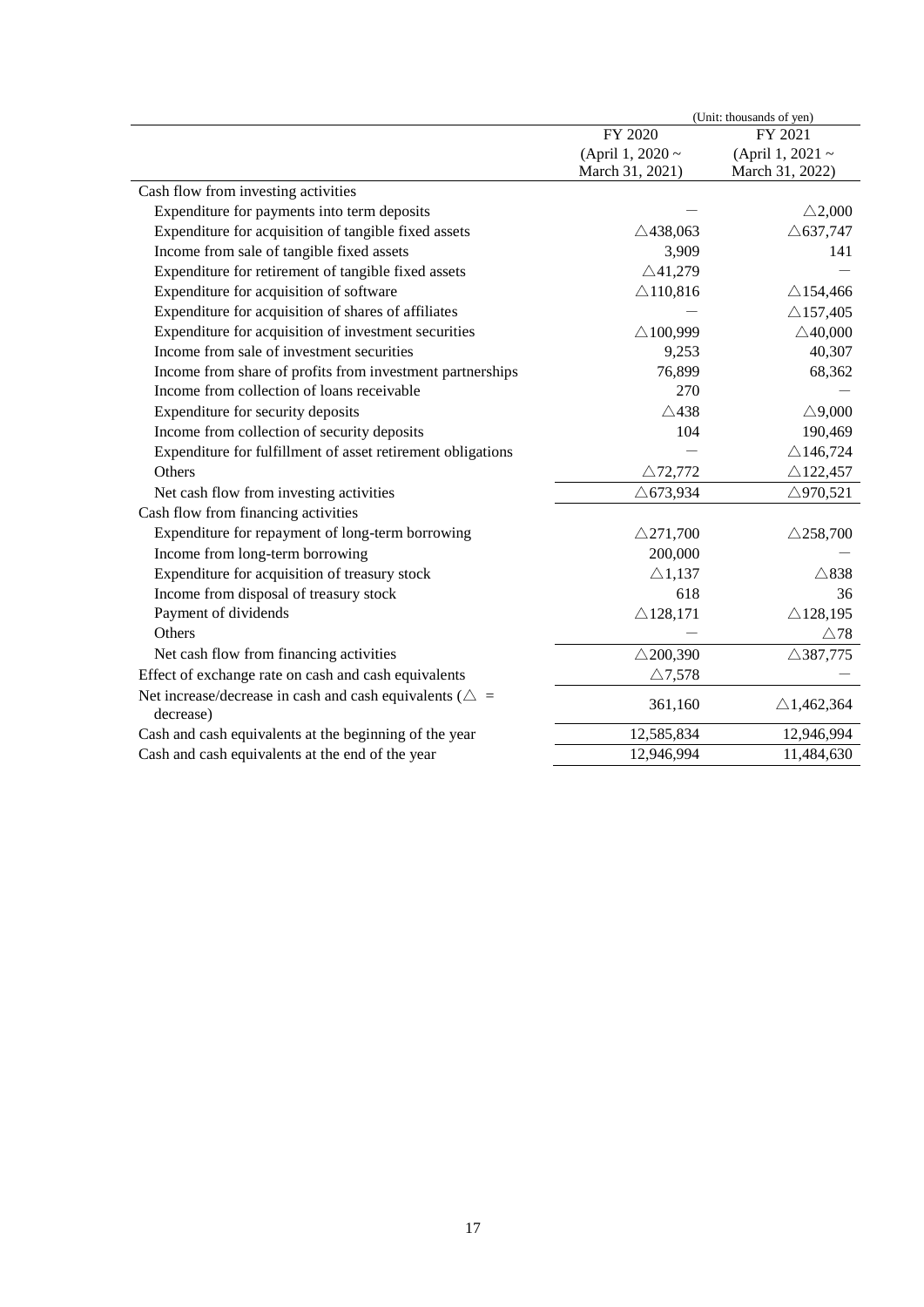(5) Notes Concerning the Consolidated Financial Statements (Notes Concerning the Premise of a Going Concern) Not applicable

# (Changes in Accounting Policy)

(Application of Accounting Standard for Revenue Recognition)

The Company has applied the Accounting Standard for Revenue Recognition (ASBJ Statement No. 29, March 31, 2020, hereinafter the "Accounting Standard for Revenue Recognition") and other related standards from the beginning of the first quarter of the current fiscal year. Based on this standard, revenue the Company expects to receive in exchange for the provision of goods and services is recognized when the control of the goods and services is transferred to customers.

As a result of this change, in the Point Service Business, in which revenue was previously recognized when points were issued to customers and cost of sales was recognized when the points were used, since these transactions correspond to repurchase agreements with a right of return, the Company now recognizes revenue on a net basis. In addition, regarding the distribution of royalties to copyright holders, mainly in the Label Business, the total amount of consideration received from music users, etc., was previously recognized as revenue, but since the Company conducts these transactions as an agent, the Company now recognizes revenue as the net amount received from music users, etc., minus the amount paid to copyright holders. Moreover, in the past, revenue from music licensing fees for karaoke music in the Label Business was recognized on a one-time basis, but as a result of examining the identification and satisfaction of performance obligations, the Company now recognizes revenue over a certain period of time. Furthermore, for sales with a right of return in the Label Business, the total amount of consideration was previously recognized as revenue at the time of sale, and an adjustment allowance for sales returns was recorded based on records of previous sales returns, but the Company now recognizes revenue as the total amount of consideration excluding the amount of consideration for merchandise that is expected to be returned.

With regard to the Accounting Standard for Revenue Recognition, in accordance with the transitional treatment stipulated in the provisions of Paragraph 84 of the Accounting Standard for Revenue Recognition, the cumulative effect of retrospectively applying the new accounting policy prior to the beginning of the first quarter of the current fiscal year was added to or deducted from retained earnings at the beginning of the first quarter of the current fiscal year, and the new accounting policy was applied from the beginning balance of the current fiscal year.

As a result, for the current consolidated fiscal year, net sales decreased by ¥3,409,871 thousand, cost of sales decreased by ¥3,079,316 thousand, selling, general and administrative expenses decreased by ¥333,566 thousand, the operating loss decreased by ¥3,011 thousand, ordinary income increased by ¥3,011 thousand, and net income before income taxes and minority interests increased by ¥3,011 thousand. In addition, the balance of retained earnings at the beginning of the period increased by ¥157,121 thousand.

Due to the application of the Accounting Standard for Revenue Recognition, the provision for sales returns, which was presented under the current liabilities in the consolidated balance sheets in the previous fiscal year, is included in the other current liabilities from the first quarter of the current fiscal year. In accordance with the transitional treatment prescribed in Paragraph 89-2 of the Accounting Standard for Revenue Recognition, no reclassification has been made to the previous fiscal year's consolidated financial statements to conform to the new presentation. Furthermore, in accordance with the transitional treatment prescribed in Paragraph 84 of the Accounting Standard for Revenue Recognition, information disaggregating revenue from contracts with customers for the previous fiscal year is not presented.

# (Application of Accounting Standard for Fair Value Measurement)

The Accounting Standard for Fair Value Measurement (ASBJ Statement No. 30, July 4, 2019, hereinafter the "Accounting Standard for Fair Value Measurement") has been applied from the beginning of the first quarter of the current fiscal year, and in accordance with the transitional treatment stipulated in Paragraph 19 of the Accounting Standard for Fair Value Measurement and Paragraph 44-2 of the Accounting Standard for Financial Instruments (ASBJ Statement No. 10, July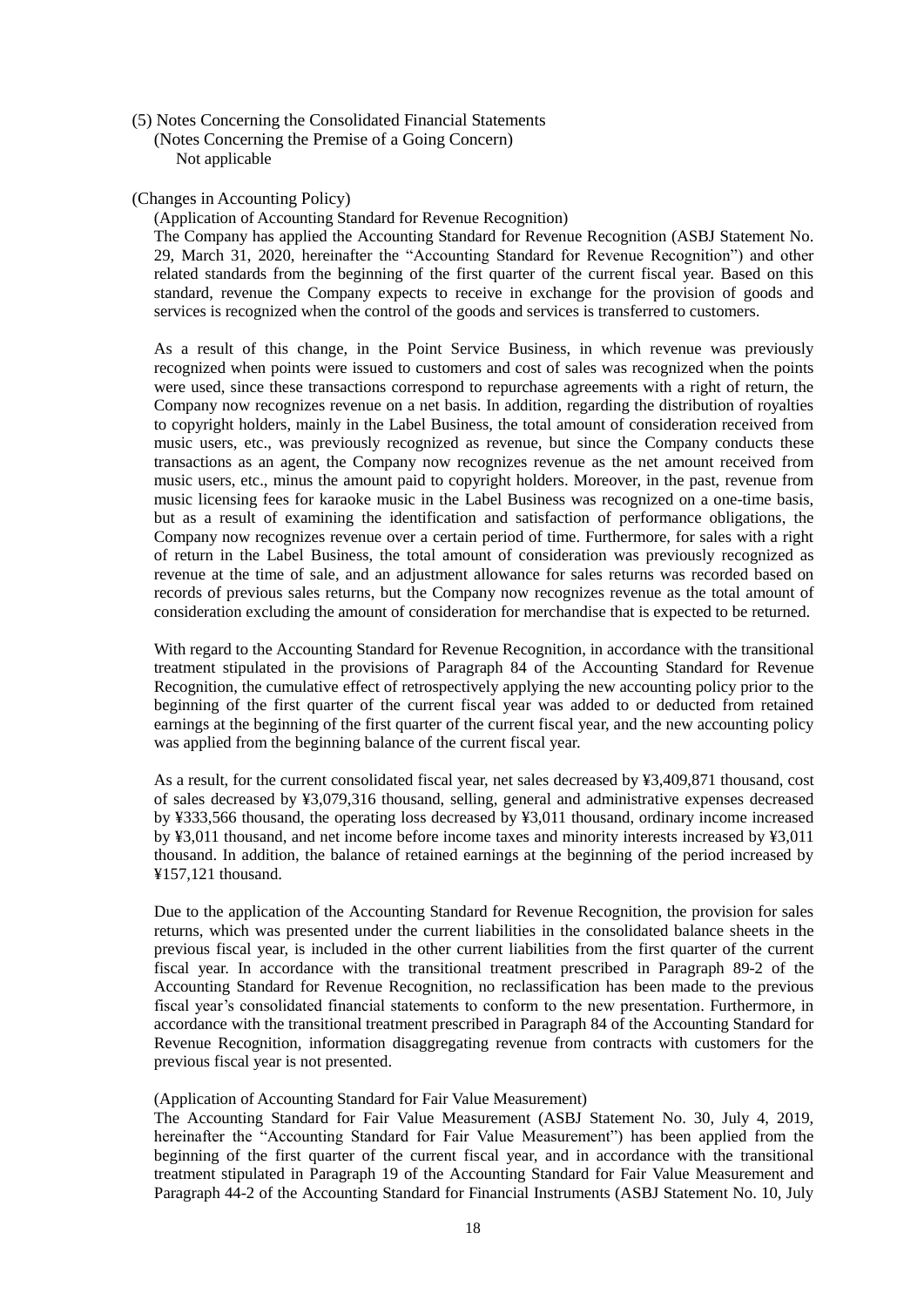4, 2019), the new accounting policy stipulated by the Accounting Standard for Fair Value Measurements will be applied in the future. This change has no impact on the Company's consolidated financial results.

(Segment Information, etc.)

[Segment Information]

1. Outline of reportable segments

The Company's reportable segments provide financial information separated according to its various structural units and are also subject to periodic review when the Board of Directors decides on the allocation of business resources and makes performance appraisals. The Faith Group's main businesses are the Content Business, the Point Service Business, and the Label Business.

# *Content Business*

In order to promote its Multi-Content and Multi-Platform Strategy, the Faith Group's Content Business is providing one-stop solutions ranging from the construction of distribution systems and the operation of services for end-users to the planning and production of digital contents.

Main companies involved in this business: Faith, Inc. and Faith Wonderworks, Inc.

## *Point Service Business*

The Faith Group is engaged in the Point Service Business, which is aimed at the retail industry. Main company involved in this business: GoodyPoint Co., Ltd.

## *Label Business*

The Label Business encompasses planning, production and sales of sound sources and videos, music rights acquisition and management, and contracted production and sales of sound source and video products for other companies, etc.

Main companies involved in this business: Nippon Columbia Co., Ltd. and DREAMUSIC Inc.

2. Calculation method for sales, profit or loss, assets, liabilities and other items by reportable segment

The accounting method for the reportable business segments is in accordance with the accounting policies adopted for preparing the consolidated financial statements.

For the profit figures of the reportable segments, the operating income base figures are used. Inter-segment sales and transfer amounts are decided in consideration of the market price and other factors.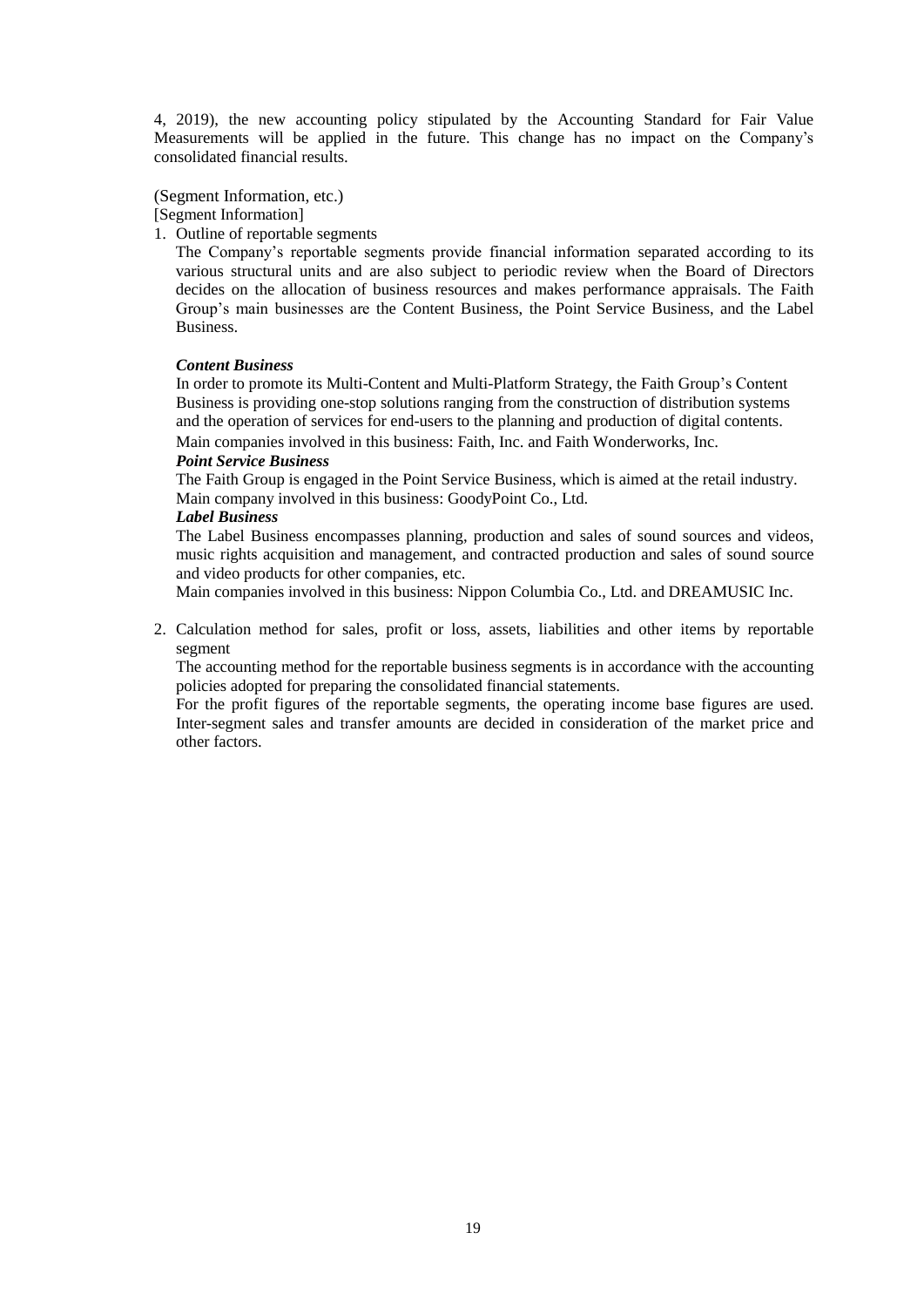# 3. Information on sales, profit or loss, assets, liabilities and other items by reportable segment Previous consolidated fiscal year/FY 2020 (April 1, 2020 ~ March 31, 2021)

| (Unit: thousands of yen)                            |                     |                    |            |            |                               |                                                                           |  |  |  |
|-----------------------------------------------------|---------------------|--------------------|------------|------------|-------------------------------|---------------------------------------------------------------------------|--|--|--|
|                                                     |                     | Reportable segment |            |            | Adjustment                    | Amount                                                                    |  |  |  |
|                                                     | Content             | Point<br>Service   | Label      | Total      | amount<br>(Notes)<br>1, 2 & 4 | recorded in<br>Consolidated<br>Financial<br><b>Statements</b><br>(Note 3) |  |  |  |
| <b>Sales</b>                                        |                     |                    |            |            |                               |                                                                           |  |  |  |
| Sales to external customers                         | 2,929,600           | 3,488,147          | 13,573,742 | 19,991,491 |                               | 19,991,491                                                                |  |  |  |
| Inter-segment sales or<br>transfer amount           | 192,330             | 276                | 22,395     | 215,002    | $\triangle$ 215,002           |                                                                           |  |  |  |
| Total                                               | 3,121,930           | 3,488,424          | 13,596,138 | 20,206,493 | $\triangle$ 215,002           | 19,991,491                                                                |  |  |  |
| Segment profit or loss $(\triangle)$                | $\triangle$ 599,423 | 323,554            | 1,037,495  | 761,626    | 1,808                         | 763,435                                                                   |  |  |  |
| Segment assets                                      | 12,461,013          | 1,474,861          | 13,940,816 | 27,876,692 | $\triangle$ 1,174,149         | 26,702,542                                                                |  |  |  |
| Other items                                         |                     |                    |            |            |                               |                                                                           |  |  |  |
| Depreciation expenses                               | 114,186             | 15,525             | 241,479    | 371,190    | $\triangle$ 1,277             | 369,913                                                                   |  |  |  |
| Amortization of goodwill                            | 4,000               |                    | 120,757    | 124,757    |                               | 124,757                                                                   |  |  |  |
| Investment in equity-method<br>affiliates           | 51,646              |                    | 91,523     | 143,170    |                               | 143,170                                                                   |  |  |  |
| Increase in tangible and<br>intangible fixed assets | 464,546             | 6,912              | 77,421     | 548,880    |                               | 548,880                                                                   |  |  |  |

(Notes)

1.The segment profit or loss adjustment amount of ¥1,808 thousand is calculated by eliminating intersegment transactions.

2.The segment assets adjustment amount eliminates intersegment transactions, etc.

3. Segment profit is adjusted with operating income in the consolidated financial statements.

4. The adjustment amount for depreciation expenses represents the elimination of inter-segment transactions.

|                                                              |                     |                    |            |                    |                                  | (Unit: thousands of yen)                                                  |
|--------------------------------------------------------------|---------------------|--------------------|------------|--------------------|----------------------------------|---------------------------------------------------------------------------|
|                                                              |                     | Reportable segment |            |                    | Adjustment                       | Amount                                                                    |
|                                                              | Content             | Point<br>Service   | Label      | Total              | amount<br>(Notes<br>$1, 2 \& 4)$ | recorded in<br>Consolidated<br>Financial<br><b>Statements</b><br>(Note 3) |
| <b>Sales</b>                                                 |                     |                    |            |                    |                                  |                                                                           |
| Revenue from contracts with<br>customers                     | 2,255,012           | 579,882            | 12,476,935 | 15,311,830         |                                  | 15,311,830                                                                |
| Sales to external customers                                  | 2,255,012           | 579,882            | 12,476,935 | 15,311,830         |                                  | 15,311,830                                                                |
| Inter-segment sales or<br>transfer amount                    | 346,551             | 13,137             | 28,057     | 387,746            | $\triangle$ 387,746              |                                                                           |
| Total                                                        | 2,601,563           | 593,020            | 12,504,993 | 15,699,577         | $\triangle$ 387,746              | 15,311,830                                                                |
| Segment profit or loss $(\triangle)$                         | $\triangle$ 641,333 | 141,851            | 407,221    | $\triangle$ 92,261 | 259                              | $\triangle$ 92,001                                                        |
| Segment assets                                               | 11,428,289          | 1,392,098          | 13,674,242 | 26,494,630         | $\triangle$ 1,202,835            | 25,291,794                                                                |
| Other items                                                  |                     |                    |            |                    |                                  |                                                                           |
| Depreciation expenses                                        | 97,377              | 15,543             | 85,824     | 198,744            |                                  | 198,744                                                                   |
| Amortization of goodwill                                     | 4,000               |                    | 120,757    | 124,757            |                                  | 124,757                                                                   |
| Investment in equity-method<br>affiliates                    | 243,289             |                    | 90,693     | 333,982            |                                  | 333,982                                                                   |
| Increase/decrease in tangible<br>and intangible fixed assets | 680,609             | 7,763              | 107,969    | 796,342            | $\triangle$ 4,128                | 792,214                                                                   |

# Current consolidated fiscal year/FY 2021 (April 1 2021 ~ March 31, 2022)

(Notes)

1.The segment profit or loss adjustment amount of ¥1,364 thousand is calculated by eliminating intersegment transactions.

2.The segment assets adjustment amount eliminates intersegment transactions, etc.

3. Segment profit is adjusted with operating income in the consolidated financial statements.

4. The adjustment amount for the increase/decrease in tangible and intangible fixed assets represents the elimination of inter-segment transactions.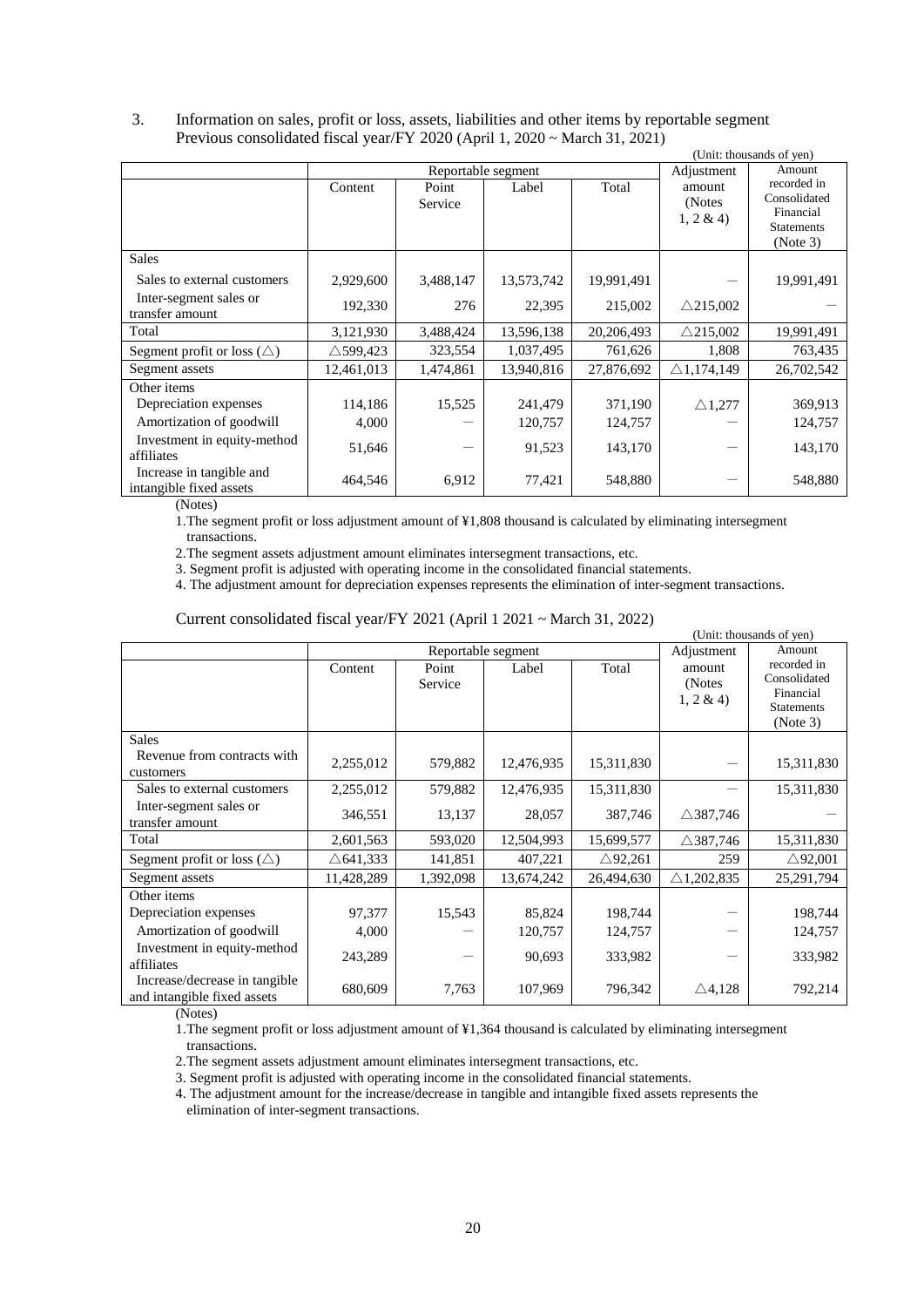4. Matters related to changes in reportable segments, etc.

As described in the "Changes in Accounting Policies" section above, the Accounting Standard for Revenue Recognition (ASBJ Statement No. 29, March 31, 2020) and other related standards have been applied from the beginning of the beginning of the current fiscal year, with the result that the accounting method for revenue recognition and the method for calculating the income or loss in each business segment have been modified.

As a result of this change, for the current fiscal year, compared with the previous method, in the Content Business net sales decreased by ¥554,913 thousand and in the Point Service Business net sales decreased by ¥1,867,016 thousand, but in both cases, there was no impact on segment income or loss, while in the Label Business net sales decreased by ¥987,941 thousand and segment income increased by ¥3,011 thousand.

[Related Information]

Previous consolidated fiscal year/FY 2020 (April 1, 2020 ~ March 31, 2021) and current consolidated fiscal year/FY 2021 (April 1 2021 ~ March 31, 2022)

- 1. Information by product and service This information is omitted because similar information appears in [segment information].
- 2. Information by region
	- (1) Sales: Information on sales by region is omitted because sales to external customers in Japan account for over 90% of the net sales amount reported on the consolidated statement of income.
	- (2) Tangible fixed assets: Information on tangible fixed assets by region is omitted because the amount of tangible fixed assets in Japan accounts for over 90% of the amount of tangible fixed assets reported on the consolidated balance sheet.
- 3. Information on major customers

Information on major customers is omitted because there were no sales to a single external customer accounting for 10% or more of net sales on the consolidated statement of income.

[Information on Impairment Losses on Fixed Assets for Each Reportable Segment] Previous consolidated fiscal year/FY 2020 (April 1, 2020 ~ March 31, 2021)

Current consolidated fiscal year/FY 2021 (April 1 2021 ~ March 31, 2022)

|                   |         |         |       |         |               | (Unit: thousands of yen) |
|-------------------|---------|---------|-------|---------|---------------|--------------------------|
|                   | Content | Point   | ∟abel | Total   | Company-wide/ | Total                    |
|                   |         | Service |       |         | elimination   |                          |
| Impairment losses | 137,369 | _       |       | 137,369 |               | 137.369                  |

|                   |         |                  |        |        | тони: пюизаниз от уент       |        |
|-------------------|---------|------------------|--------|--------|------------------------------|--------|
|                   | Content | Point<br>Service | '_abel | Total  | Company-wide/<br>elimination | Total  |
| Impairment losses | 28.336  |                  |        | 28.336 |                              | 28.336 |
|                   |         |                  |        |        |                              |        |

[Information on Amortization of Goodwill and Unamortized Balance for Each Reportable Segment] Previous consolidated fiscal year /FY 2020 (April 1, 2020 ~ March 31, 2021)

|                  |         |         |           |          |               | (Unit: thousands of yen) |
|------------------|---------|---------|-----------|----------|---------------|--------------------------|
|                  | Content | Point   | Label     | Total    | Company-wide/ | Total                    |
|                  |         | Service |           |          | elimination   |                          |
| Year-end balance | 5.000   |         | 1,390,695 | .395,695 |               | 1,395,695                |

(Note) Information on amortization of goodwill is omitted as this information appears in [Segment Information].

Current consolidated fiscal year/FY 2021 (April 1 2021 ~ March 31, 2022)

(Unit: thousands of yen)

 $(T_{\text{in}})$  the thousands of  $\epsilon$ 

|                  | content_ | Point   | ∟abel     | Total     | Company-wide/ | Total     |
|------------------|----------|---------|-----------|-----------|---------------|-----------|
|                  |          | Service |           |           | elimination   |           |
| Year-end balance | .000     |         | 1.269.938 | 1.270.938 |               | 1.270.938 |

(Note) The amount of amortization of goodwill is omitted as this information appears in [Segment Information].